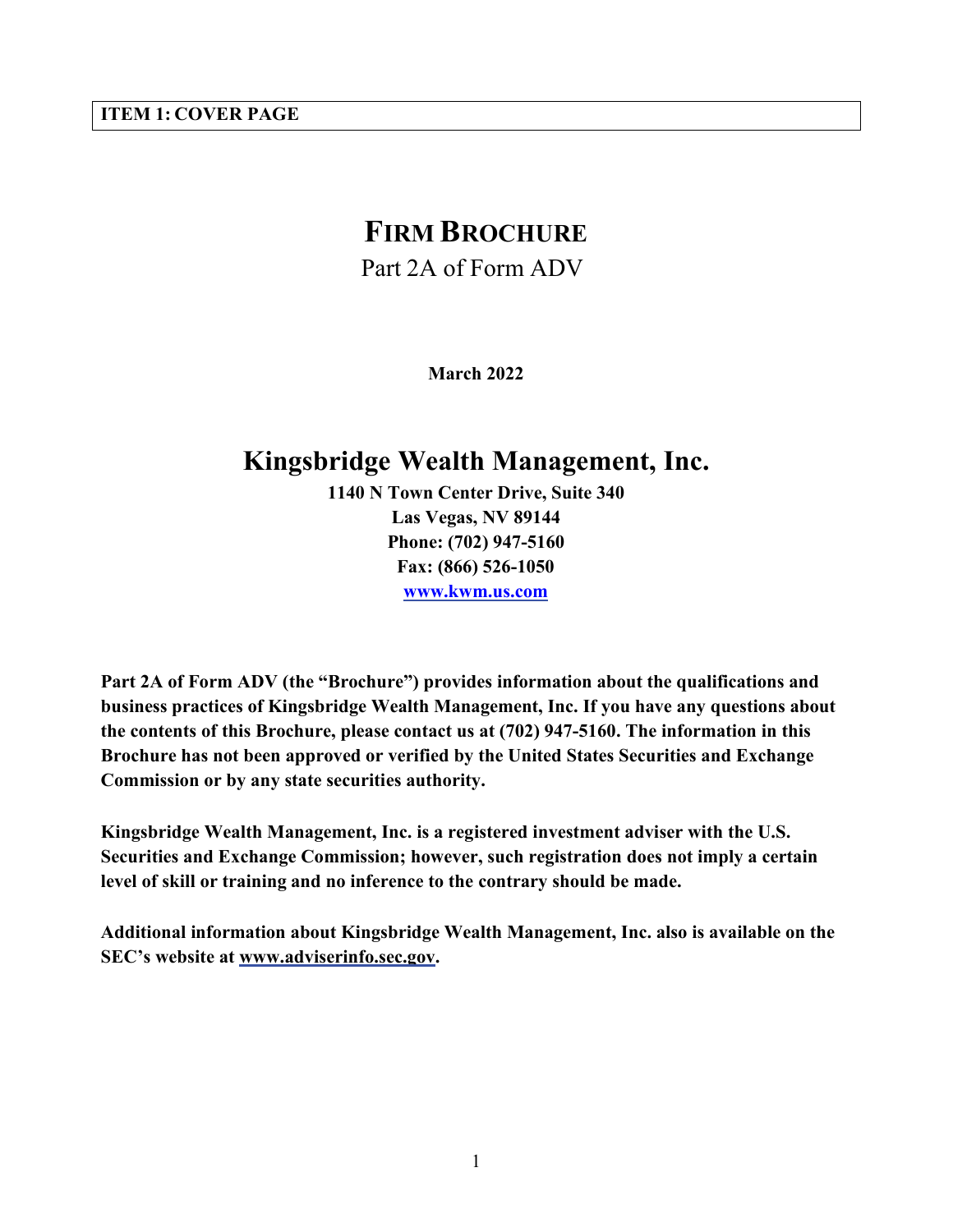# <span id="page-1-0"></span>**ITEM 2: MATERIAL CHANGES**

Since our last ADV Amendment filed in March 2021 there have been the following updates made to this brochure:

Item 4 has been updated with new Regulatory Assets under Management. Items 4, 5, 7, 10 & 13 have been updated with information regarding the Kingsbridge SPV II, LP.

Because of the amount of detail provided within the Brochure, KWM encourages each client to read this Brochure carefully and to call us with any questions you may have.

Pursuant to SEC Rules, KWM will ensure that clients receive a summary of any materials changes to this Brochure within 120 days of the close of KWM's fiscal year end, along with a copy of this Brochure or an offer to provide the Brochure. Additionally, as KWM experiences material changes in the future, we will send you a summary of our "Material Changes" under separate cover. For more information about the firm, please contact  $\frac{\text{k}_{\text{d}}}{\text{d}_{\text{d}} \times \text{d}_{\text{d}}}$ .

Additional information about the firm and its investment adviser representatives is available on the SEC's website at www.adviserinfo.sec.gov.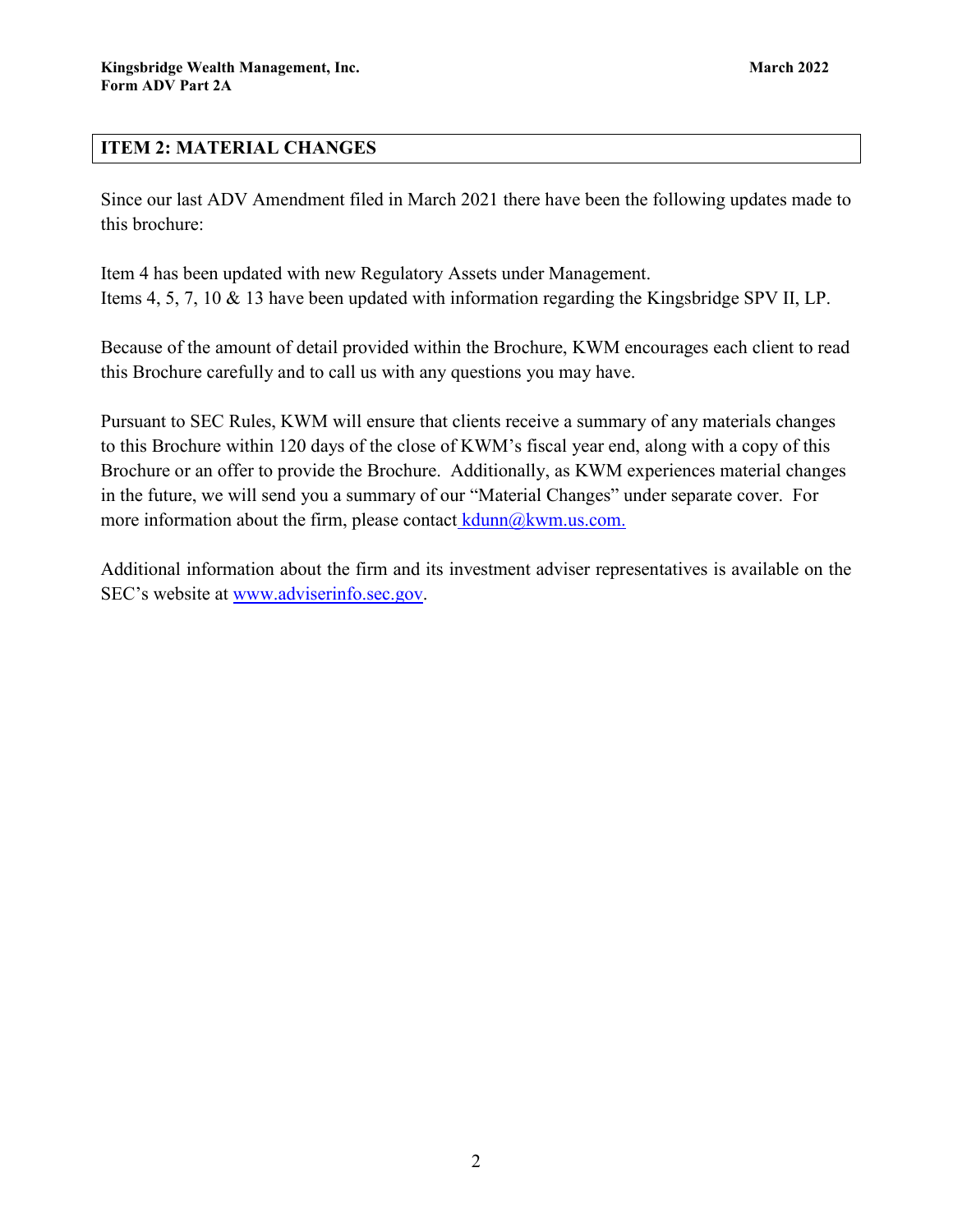# <span id="page-2-0"></span>**ITEM 3: TABLE OF CONTENTS**

| ITEM 6: PERFORMANCE-BASED FEES AND SIDE-BY-SIDE MANAGEMENT  10         |
|------------------------------------------------------------------------|
|                                                                        |
| ITEM 8: METHODS OF ANALYSIS, INVESTMENT STRATEGIES AND RISK OF LOSS 11 |
|                                                                        |
| ITEM 10: OTHER FINANCIAL INDUSTRY ACTIVITIES AND AFFILIATIONS 18       |
| ITEM 11: CODE OF ETHICS, PARTICIPATION OR INTEREST IN CLIENT 19        |
|                                                                        |
|                                                                        |
|                                                                        |
|                                                                        |
|                                                                        |
|                                                                        |
|                                                                        |
|                                                                        |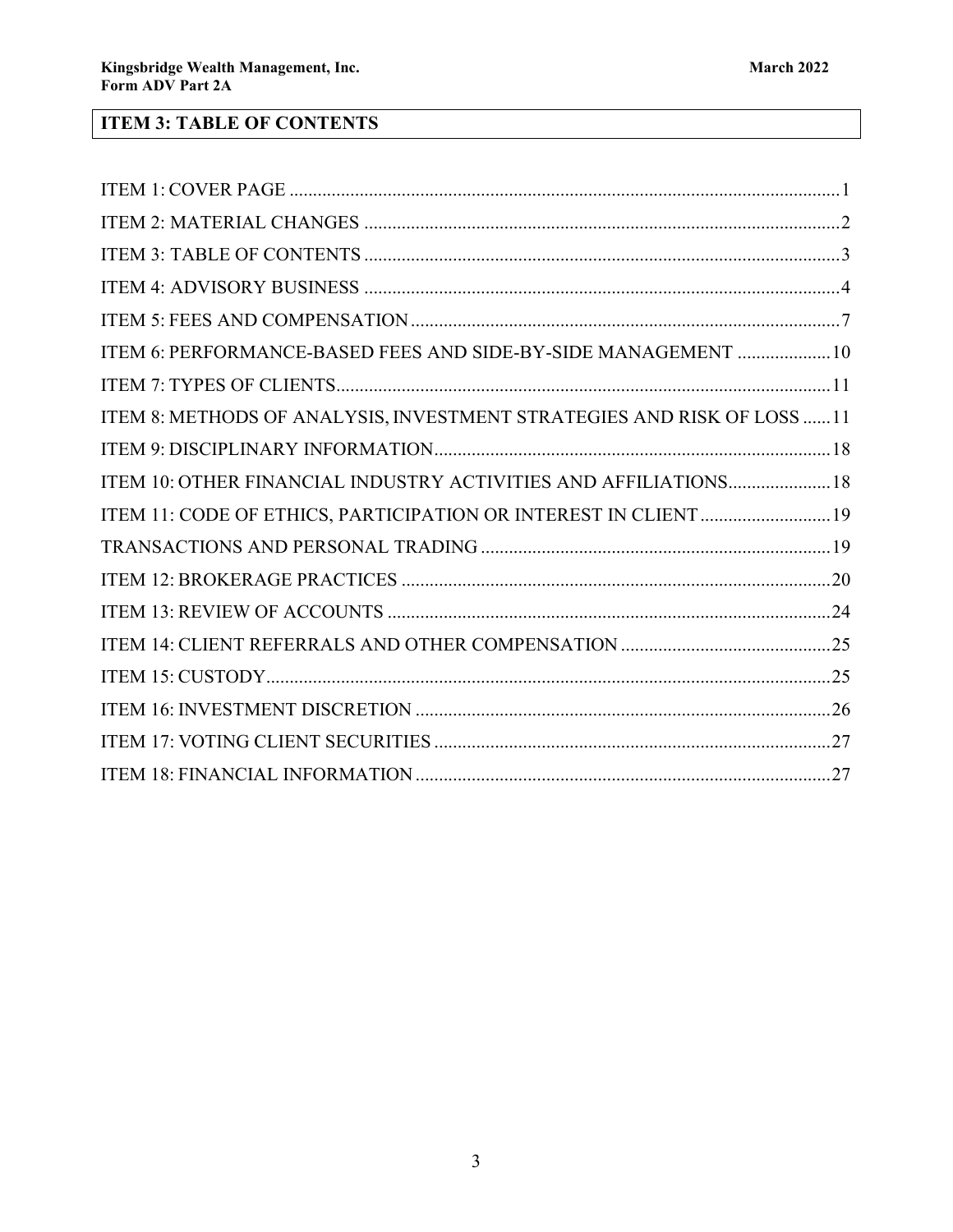# <span id="page-3-0"></span>**ITEM 4: ADVISORY BUSINESS**

# **A. Description of Firm**

Kingsbridge Wealth Management, Inc. ("KWM" or the "Firm") is a Las Vegas, Nevada based investment advisory firm founded in 2009 and registered with the U.S. Securities and Exchange Commission ("SEC") in 2012. KWM offers investment advisory services to individuals, trusts, estates, charitable organizations, corporations, private fund(s), and other organizations.

The principal owner of KWM is David J. Dunn who serves as the Firm's President.

# **B. Types of Advisory Services Offered**

# Separately Managed Accounts

KWM provides investment advisory services to individuals, trusts, estates, charitable organizations, corporations and other organizations through the use of separately managed accounts.

KWM emphasizes continuous personal client contact and interaction in providing discretionary investment management services. Further, KWM works with its clients to identify their investment goals and objectives as well as risk tolerance to create an initial portfolio allocation designed to complement its clients' goals and objectives. KWM may create a portfolio, consisting of traditional asset classes of fixed income and domestic equities, exchange traded funds ("ETFs"), mutual funds, options or other securities and non-public investments, including the private fund managed by KWM. Cash represents either money market funds or cash equivalents.

KWM will determine a portfolio that is suitable to a managed account client's goals, objectives, circumstances, and risk tolerance. Once the appropriate portfolio has been determined, KWM will manage the client's portfolio in accordance with the client's investment goals and objectives. The client will have the opportunity to place reasonable restrictions on the types of investments to be held in the portfolio. KWM's strategy, generally, will be to seek to meet client investment objectives while providing clients with access to personal advisory services on at least an annual basis, or more often, depending upon prior agreement.

Separately managed account clients may also invest a portion of their account in the privately offered pooled investment vehicle managed by KWM ("Kingsbridge Alternative Strategies Fund  $LP$ ").

Investment strategies may include long term, short-term, trading, and option writing strategies. Each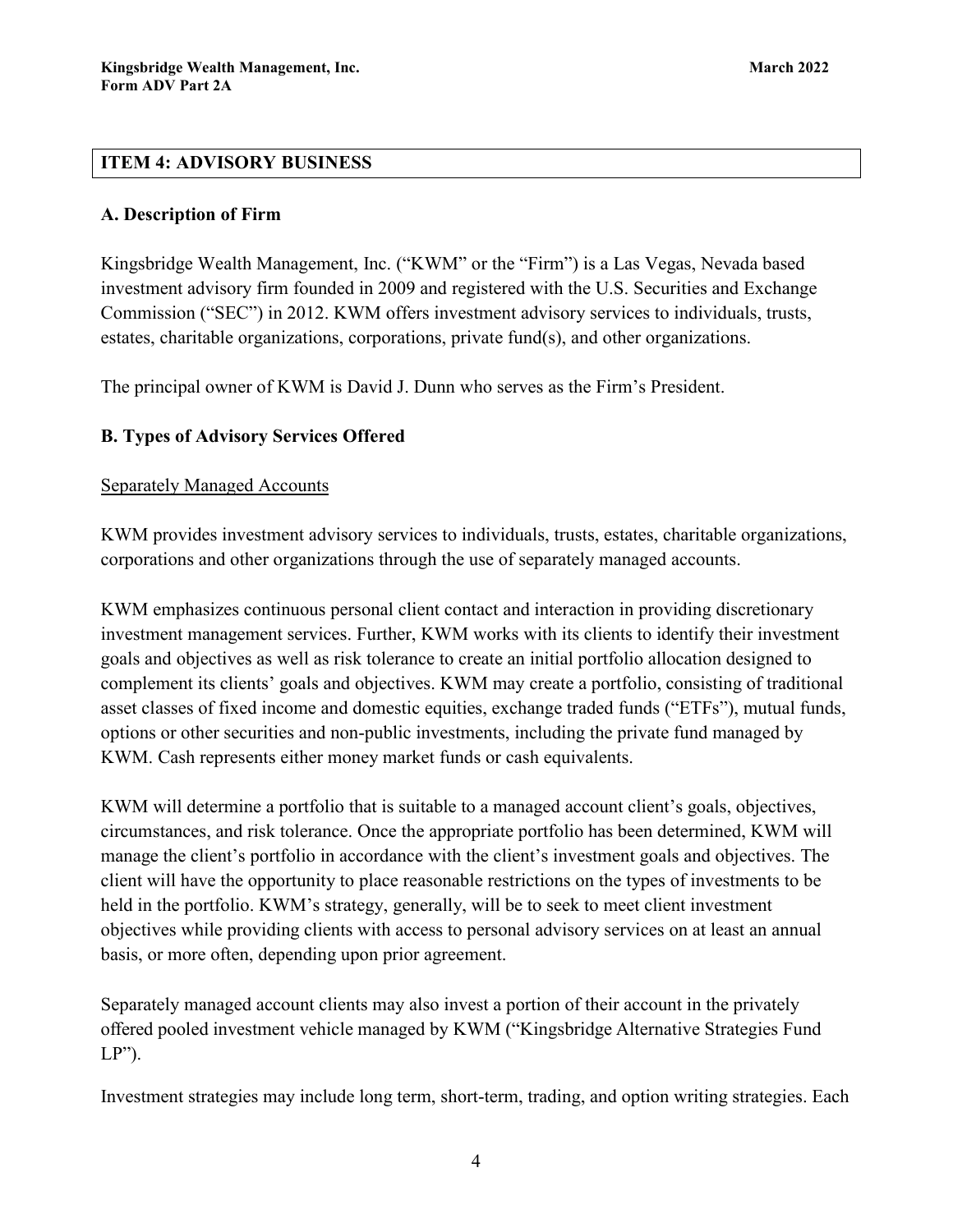portfolio will be initially designed to meet the particular investment goals of the client.

# Private Fund Management

KWM provides investment management services on a discretionary basis to the Kingsbridge Alternative Strategies Fund, LP, Kingsbridge Ventures I, LP, Kingsbridge Ventures IV, LP, Kingsbridge Ventures V, LP, Kingsbridge Ventures RLF, LP and Kingsbridge SPV II, LP (the "*Funds*").

The Kingsbridge Alternative Strategies Fund, LP is a 3(c)5 fund and requires investors to be Qualified Clients or Accredited Investors.

Kingsbridge Ventures I, LP, Kingsbridge Ventures IV, LP, Kingsbridge Ventures V, LP, Kingsbridge Ventures RLF, LP and Kingsbridge SPV II, LP (the "Venture Funds") are available to high-net-worth individuals and businesses each of whom are either a "Accredited Investor", "Qualified Client" or "Qualified Purchaser" as the term is defined in Regulation D under the Securities Act of 1933, as amended (the "Securities Act"),

Prospective investors will be provided with a Confidential Private Placement Memorandum (the "Offering Memorandum"), when available, and Limited Partnership Agreement and Subscription Documents that give the details of the investment objectives, risks, fees, and other important information about the Funds.

The Kingsbridge Alternative Strategies Fund, LP is a single strategy investing in alternative investments, including, Home Equity Contracts, as outlined in the Limited Partnership Agreement. The Fund may invest directly in alternative investments, unaffiliated private funds, mutual funds, private equity funds, investment trusts and independently managed accounts, or similar investment vehicles that, in-turn, employ a wide variety of investment strategies.

The Kingsbridge Alternative Strategies Fund, LP's investment strategies are described in the Offering Memorandum. The Fund and its underlying investors may not otherwise impose restrictions on investing in certain securities or types of securities.

Additionally, KWM provides investment management services for Kingsbridge Ventures I, LP, Kingsbridge Ventures IV, LP, Kingsbridge Ventures V, LP, Kingsbridge Ventures RLF, LP and Kingsbridge SPV II, LP , which pursue venture capital investments through private funds and directly in private companies. Each entity holds a specific number of investments and once closed is not open for further investment.

# Financial Planning and Consulting Services

KWM provides a variety of financial planning services, pursuant to a written agreement, to individuals, families and other clients regarding the management of their financial resources based upon an analysis of a client's current situation, goals, and objectives. This planning or consulting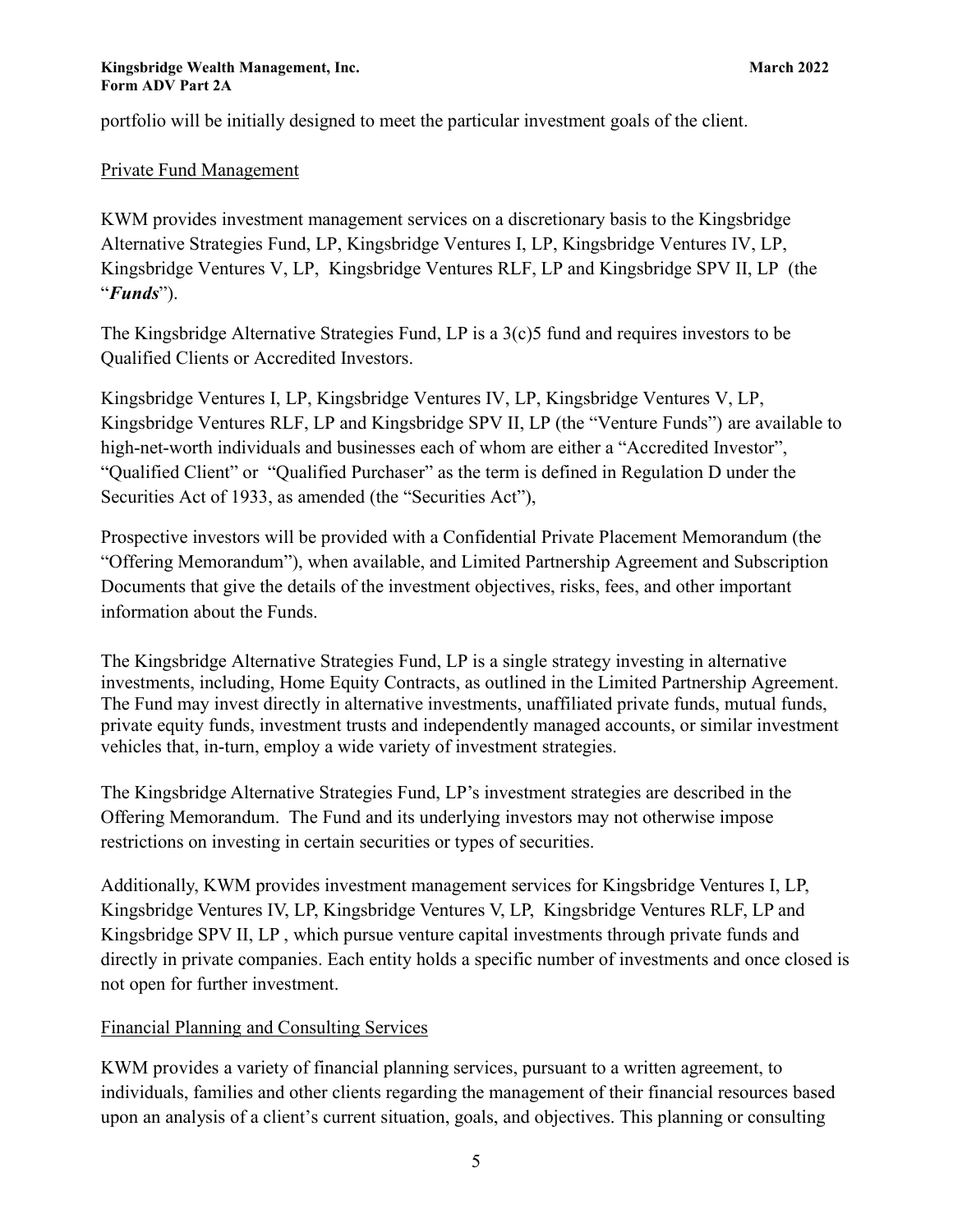may encompass one or more of the following areas: investment planning, retirement planning, estate planning, charitable planning, education planning, and business planning. Fees for this service are discussed under Item 5. As part of this service, KWM offers concierge services such as bill paying pursuant to a written agreement.

KWM's financial planning services involve preparing a financial plan or rendering a financial consultation for clients based on the client's financial goals and objectives.

# C. Advisory Agreements

Prior to engaging KWM to provide investment advisory services for the separately managed accounts, the client will be required to enter into one or more written agreements with KWM setting forth the terms and conditions under which KWM shall render its services (collectively the "Agreement").In accordance with Rule 204-3 under the Investment Advisers Act of 1940, as amended ("Advisers Act"), KWM will provide a brochure and one or more brochure supplements to each client or prospective client prior to or contemporaneously with the execution of an investment advisory agreement.

The Agreement between KWM and the client will continue in effect until terminated by either party pursuant to the terms of the Agreement. KWM's annual fee shall be prorated through the date of termination as defined in the Agreement and any remaining balance shall be charged or refunded to the client, as appropriate, in a timely manner. Thereafter, the Agreement between KWM and the client will continue in effect until terminated by either party pursuant to the terms of the Agreement.

Neither KWM nor the client may assign the Agreement without the consent of the other party. Transactions that do not result in a change of actual control or management of KWM shall not be considered an assignment.

# **D. Wrap Fee Programs**

KWM does not participate in wrap fee programs.

# **E. Assets Under Management**

As of December 31 2021, the following represents the amount of client assets under management by KWM:

| Type of Account   | Assets Under Management ("AUM") |
|-------------------|---------------------------------|
| Discretionary     | \$315,453,183.00                |
| Non-Discretionary | \$0                             |
| Total:            | \$315,453,183.00                |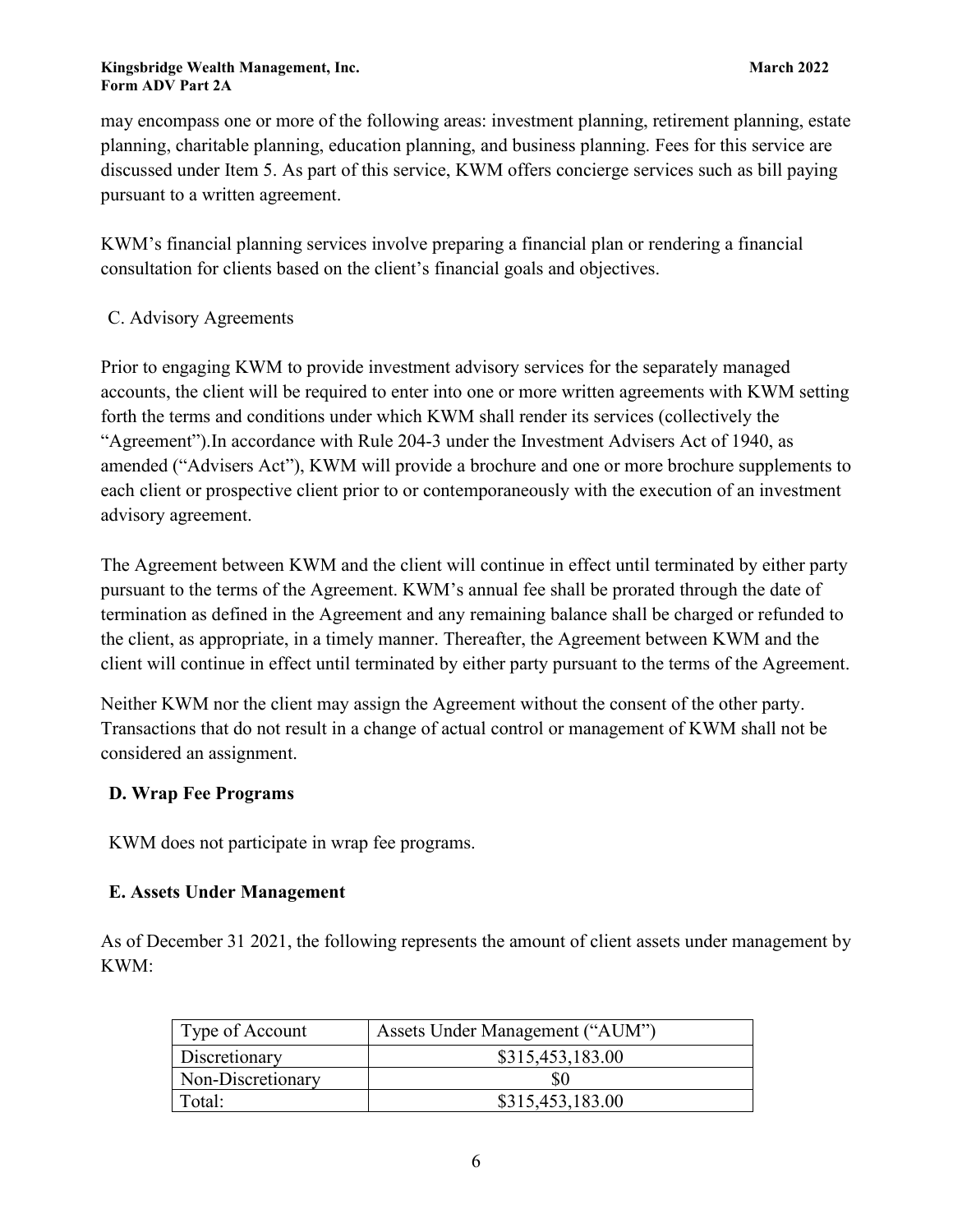# <span id="page-6-0"></span>**ITEM 5: FEES AND COMPENSATION**

# **A. Advisory Fees**

## Separately Managed Accounts

With respect to separately managed account clients, KWM charges fees based on a percentage of assets under management. The fee charged by KWM for its advisory services will be set forth in each client's written agreement with KWM. Although KWM believes its advisory fees are competitive, clients should be aware that lower fees for comparable services may be available from other sources.

| <b>Assets Under Management</b>   | <b>Annual Advisory Fee</b> |
|----------------------------------|----------------------------|
| Up to $$5,000,000$               | $1.00\%$                   |
| $>\$ 5,000,000 to < \$25,000,000 | $0.75\%$                   |
| $>\$25,000,000$                  | $0.65\%$                   |

Prior to engaging KWM to provide investment advisory services, the client will be required to enter into one or more written agreements with KWM setting forth the terms and conditions under which KWM shall render its services (collectively the "Agreement").

The fee for investment management will be payable quarterly in advance. The first payment is due upon execution of the Agreement and will be assessed pro-rata and payable during the subsequent quarter in the event the Agreement is executed other than the first day of the new calendar quarter. Fees will be automatically deducted from the account. Clients will be provided with a quarterly statement reflecting deduction of the advisory fee. Lower fees for comparable services may be available from other sources. These fees may be negotiated by KWM under certain circumstances, and at the sole discretion of KWM.

Either party may terminate the Agreement at any time by providing written notice to the other party. Full refunds will only be made in cases where cancellation occurs within five (5) business days of signing the Agreement. After five (5) business days, clients will receive pro-rata refunds, which consider work completed by KWM on behalf of the client. The client will incur charges for bona fide advisory services rendered to the point of termination and such fees will be due and payable by the client. Refunds will be given on a pro-rata basis.

Managed account clients that invest in the Fund will not be charged an advisory fee on that portion of the assets invested in the Fund but will pay the management fee and performance allocation in connection with its investment in the Fund, as described below.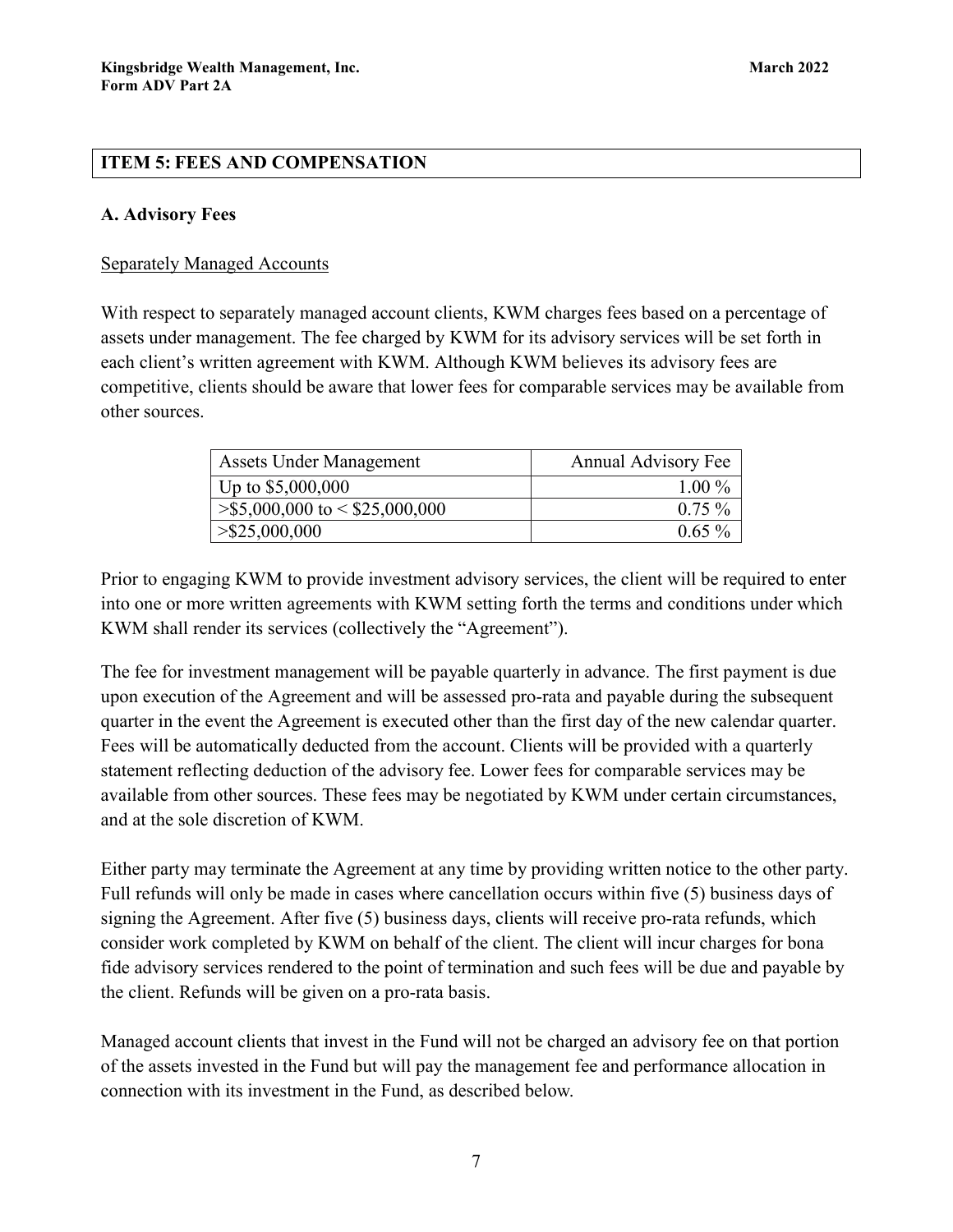### Private Fund Management

The Funds pays KWM an annual management fee as disclosed below:

## **Kingsbridge Alternative Strategies Fund, LP**

- Management Fee Series A 0.75% management fee, as described in the limited partnership agreement.
- Management Fee Series B 1.5% with 15% performance fee after a 7% hurdle rate, as described in Limited Partnership Agreement

# **Kingsbridge Ventures I, LP**

0.75% Management fee, on invested capital.

### **Kingsbridge Ventures IV, LP**

0.50% Management fee, on invested capital and a performance fee of 10% of profits after the return of all invested capital to the limited partners.

### **Kingsbridge Ventures V, LP**

1.0% Management fee, on invested capital for 5 years; 50 bps beyond year 5; 20% performance fee after return of LP investment.

### **Kingsbridge Ventures RLF, LP**

0.0% Management fee and a performance fee of 10% of profits after the return of double the invested capital to the limited partners.

### **Kingsbridge Ventures SPV II**

0.50% Management fee and a performance fee of 10% of profits after the return of the invested capital to the limited partners.

Management fees are based upon the contributed capital of each limited partner, not their account balance. Management fees are generally not refundable and are deducted from each limited partner's capital account quarterly in advance. KWM may agree to a waiver or variation of the management fee in its sole discretion with respect to certain limited partners.

Performance based fees are calculated and paid in accordance with the Limited Partnership Agreement of each partnership. No appreciation or depreciation will change the management fee, the fee will be based on the original capital invested.

All Management Fees and Performance Allocation are deducted from the Fund's account.

Financial Planning and Consulting Services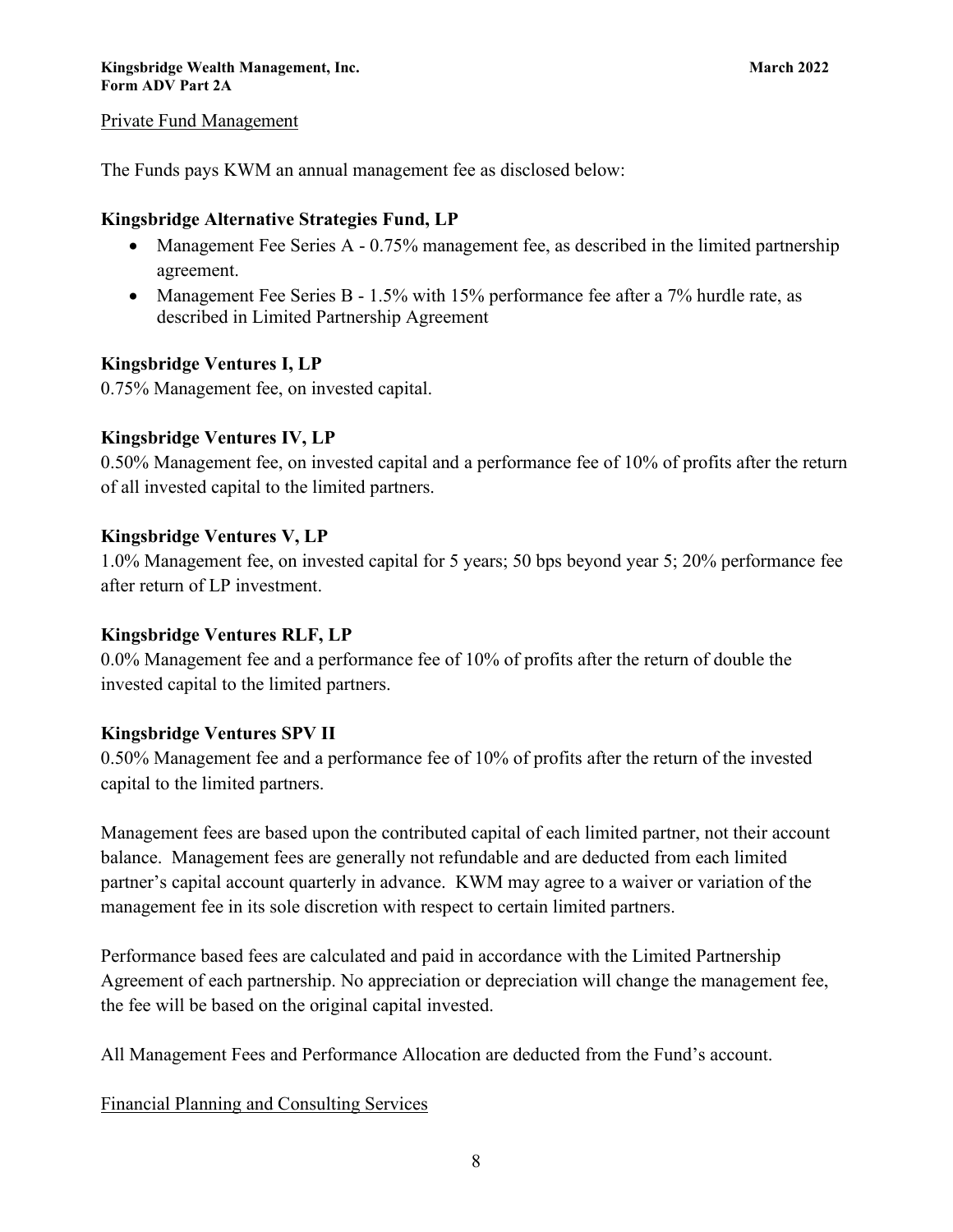KWM will charge a negotiable fixed fee ranging from \$1,000 to \$50,000 for financial planning, the total of which is dependent upon the level and scope of these services. One half of the total estimated fixed and hourly fees are due and payable at the time the client's agreement is executed, the remainder of the fees are due upon presentation of a plan or the rendering of consulting services. Financial plans will be presented to the clients within six months of the contract date, provided that all information needed to prepare the financial plan has been promptly provided by the clients.

Either party may terminate the agreement at any time by providing written notice to the other party within five (5) days of signing KWM's financial planning agreement. The client will incur charges for bona fide advisory services rendered to the point of termination and such fees will be due and payable by the client. Refunds will be given on a pro-rata basis.

# **B. Other Fees and Expenses**

# Separately Managed Accounts

In addition to KWM's annual investment management fee, the client may also incur certain charges imposed by unaffiliated third parties. Such charges include, but are not limited to, custodial fees, brokerage commissions, transaction fees, charges imposed directly by a mutual fund, index fund, or exchange traded fund purchased for the account which shall be disclosed in the fund's prospectus (i.e., fund management fees and other fund expenses), wire transfer fees and other fees and taxes on brokerage accounts and securities transactions. For more information on brokerage transactions and costs, please see Item 9: Brokerage Practices.

All fees paid to KWM for investment advisory services are separate and distinct from the fees and expenses charged by mutual funds and exchange traded funds to their shareholders. These fees and expenses are described in each fund's prospectus. Such fees will generally include a management fee, other fund expenses and a possible distribution fee. If the fund also imposes sales charges, a client may pay an initial or deferred sales charge.

A client could invest in a mutual fund directly, without the services of KWM. In that case, the client would not receive the services provided by KWM which are designed, among other things, to assist the client in determining which mutual fund or funds are most appropriate to the client's financial condition, goals, and objectives. Accordingly, the clients should review both the fees charged by the funds and the fees charged by KWM to fully understand the total amount of fees to be paid by the clients and to thereby evaluate the advisory services being provided.

Advice offered by KWM may involve investments in money market funds. Clients are hereby advised that all fees paid to KWM for investment advisory services are separate and distinct from the fees and expenses charged by money market funds (described in each fund's prospectus) to their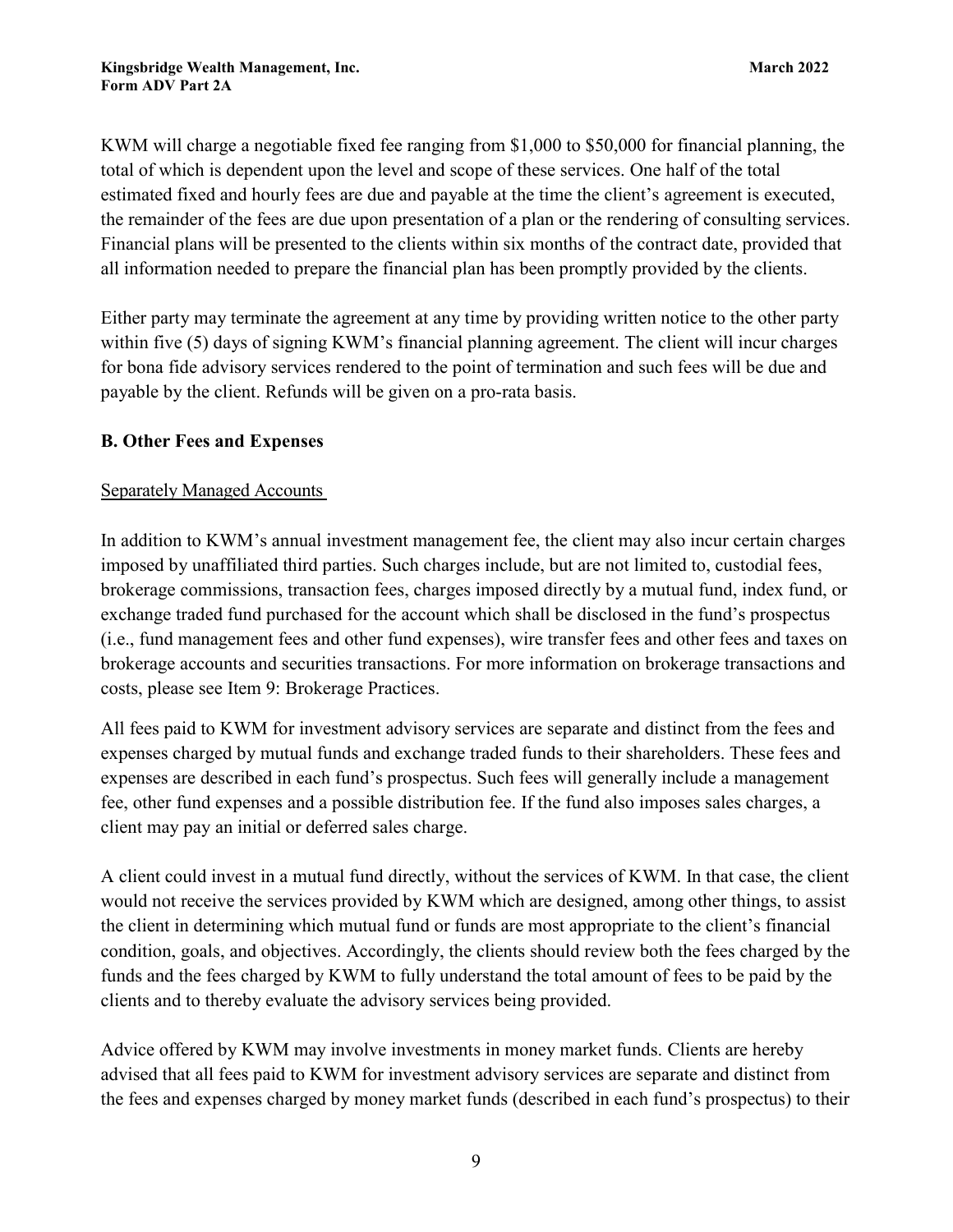shareholders. These fees may include, but are not limited to, a management fee, upfront sales charges, and other fund expenses. Further, there may be transaction charges involved with purchasing or selling of securities. KWM does not share in any portion of the brokerage fees/transaction charges imposed by the custodian holding the client funds or securities. The client should review all fees charged by money market funds, KWM, and others to fully understand the total amount of fees to be paid by the client.

Upon client's written authorization, fees will be automatically deducted from the account. Clients will be provided with a quarterly statement reflecting deduction of the advisory fee.

KWM may select, with clients' consent, other third-party investment managers that KWM will monitor on the clients' behalf. When KWM does so, the client pays a maximum fee of 1.00% of assets under management to KWM and pays any applicable fees charged by the third-party investment manager.

# Private Fund Management

In addition to the management fee and Performance Allocation payable at the Fund level, the Fund will also pay management fees and performance allocations to the relevant manager. As an investor the Fund bears its pro rata portion of the management fees and performance allocations charged at the investment vehicle level.

The Kingsbridge Alternative Strategies Fund, LP, Kingsbridge Venture I, LP, Kingsbridge IV, LP, Kingsbridge Venture V, LP, the Kingsbridge Ventures RLF, LP and the Kingsbridge SPV II, LP, bear all costs and expenses directly related to its investment program and the compensation of the managers of other investment vehicles. The Funds also bear all costs and expenses directly related to their investment programs, including expenses related to proxies, underwriting and private placements, brokerage commissions, interest on debit balances or borrowings, custody fees, the fees and expenses of risk and portfolio management systems, any withholding or transfer taxes and all expenses incurred in connection with locating, evaluating, and implementing potential investments, including travel, software subscriptions and other research related expenses. For more information on brokerage transactions and costs, please see Item 12: Brokerage Practices.

# Financial Planning and Consulting Services

In addition to KWM's fee for financial planning, a financial planning client is required to pay filing fees for entities and any legal and accounting fees that KWM may incur in conjunction with the client's planning assignment.

# <span id="page-9-0"></span>**ITEM 6: PERFORMANCE-BASED FEES AND SIDE-BY-SIDE MANAGEMENT**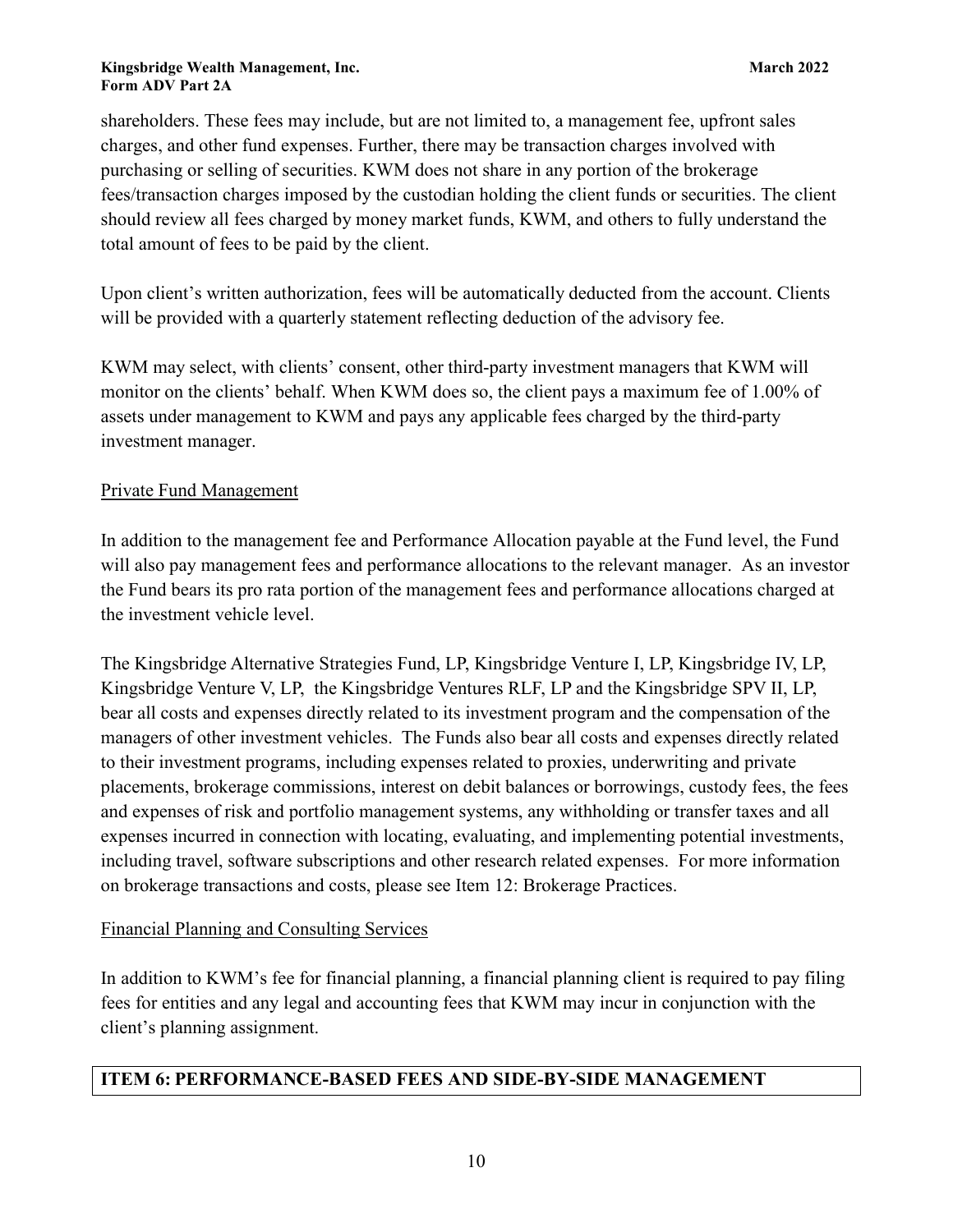Certain limited partners of the Fund pay a Performance Allocation, (*i.e.,* fees calculated based on a share of capital gains on or capital appreciation of the client's assets or any portion of the client's assets) as described in Item 5 above. Performance-based fees are not charged to separately managed account clients. KWM may have an incentive to favor accounts for which it (or an affiliate) receives a performance-based fee. Additionally, the Fund and separately managed account clients do not pursue the same strategy or invest in the same types of securities, so there is no risk that KWM would favor the Funds to the detriment of separately managed account clients in the event of limited investment opportunities.

# <span id="page-10-0"></span>**ITEM 7: TYPES OF CLIENTS**

# Separately Managed Accounts

KWM provides fully discretionary investment advisory services for a variety of clients, including individuals, corporations, charitable organizations, trusts, and estates. KWM generally requires a client to have a minimum \$5,000,000 of total assets available for investment as a condition for beginning a client relationship or managing a client's assets. In certain circumstances, account minimums may be negotiable based upon prior relationships as well as related account holdings at the Firm's sole discretion.

# Private Fund Management

The minimum initial investment in our funds is as follows:

- Kingsbridge Alternative Strategies Fund, LP, \$1,000,000
- Kingsbridge Ventures I, LP, \$500,000
- Kingsbridge Ventures IV, \$100,000
- Kingsbridge Ventures RLF, LP, \$100,000
- Kingsbridge Ventures V, LP, \$100,000
- Kingsbridge SPV II, LP, \$125,000

KWM may vary or waive the minimum investment in its sole discretion. An investment in the Fund is available only to a limited number of sophisticated investors who meet the definition of "qualified purchaser" under Regulation D of the Securities Act of 1933, as amended.

# Financial Planning and Consulting Services

KWM provides a variety of financial planning services to individuals, families and other clients.

# <span id="page-10-1"></span>**ITEM 8: METHODS OF ANALYSIS,INVESTMENT STRATEGIES AND RISK OF LOSS**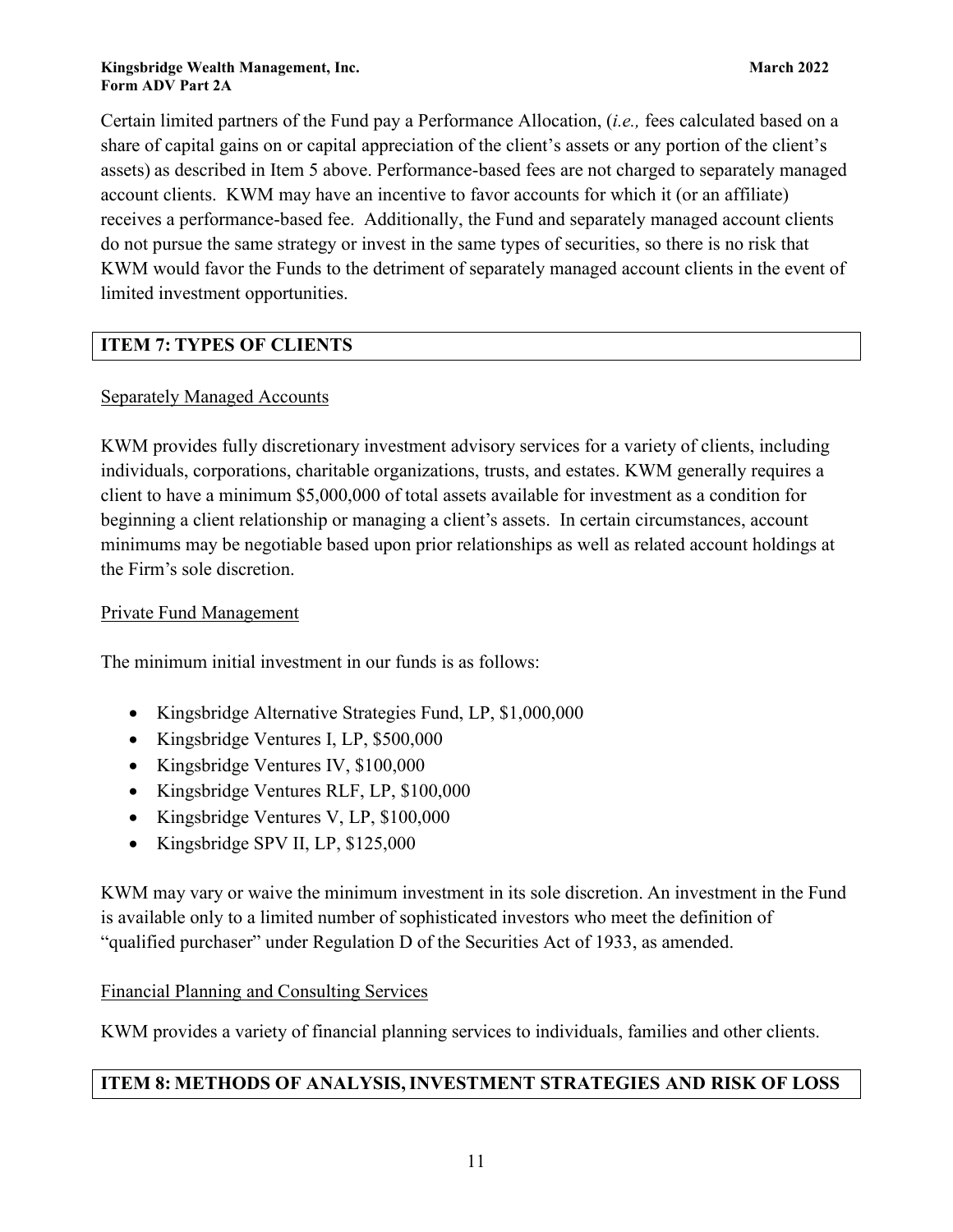### Managed Accounts

KWM utilizes various methods of analysis in formulating its investment management decisions. KWM employs a defined process for gaining exposure to desired asset classes and sub-asset classes. KWM may employ an algorithm for creating a portfolio to track a specific index and will monitor the portfolio, no less than quarterly, for tracking error to that index. KWM will also monitor the portfolio for tax basis and endeavor to manage assets in a tax efficient manner for taxable accounts. KWM may also index exposure to desired asset classes or sub-asset classes by using Exchange Traded Funds (ETFs). The ETFs used will be monitored for tracking error to the index, liquidity, and cost no less than quarterly. KWM may also implement fixed income allocations by investing in individual bonds. Each bond is evaluated for credit rating, coupon, maturity, and call features as well as the individual bonds contribution to a diversified portfolio of bonds.

KWM may select, with clients' consent, other third-party investment managers that KWM will monitor on the clients' behalf. To assist the client in the selection of a third-party investment manager, KWM will typically gather information from the clients about their financial situation, investment objectives, and reasonable restrictions imposed on the management of the account. KWM will not offer advice on any specific securities or other investments in connection with this service. KWM makes every reasonable attempt to ensure that any investment advisers that it selects or recommends to clients are properly licensed or exempt from registration.

KWM will periodically review reports provided to the client by a third-party manager. KWM will contact the client periodically, as agreed, in order to review the client's financial situation and objectives; communicate information to the third-party manager as warranted and assist the clients in understanding and evaluating the services provided by the third-party manager. Clients will be expected to notify KWM of any changes in their financial situation, investment objectives, or account restrictions. Clients may also contact directly the third-party manager managing the account or sponsoring the program.

KWM may also encourage managed account clients to invest a portion of their accounts in the Fund. The Fund's strategy and the risks associated with such strategy are described below.

KWM follows a general systematic investment strategy using the following steps:

- Based on a client's investment objectives and risk tolerance, KWM will determine a suitable allocation between fixed income investments, equities, cash equivalents and alternative investments. This allocation should not change unless the client's investment objectives or risk tolerance changes.
- For each client account, KWM will determine strategic asset allocation targets for each asset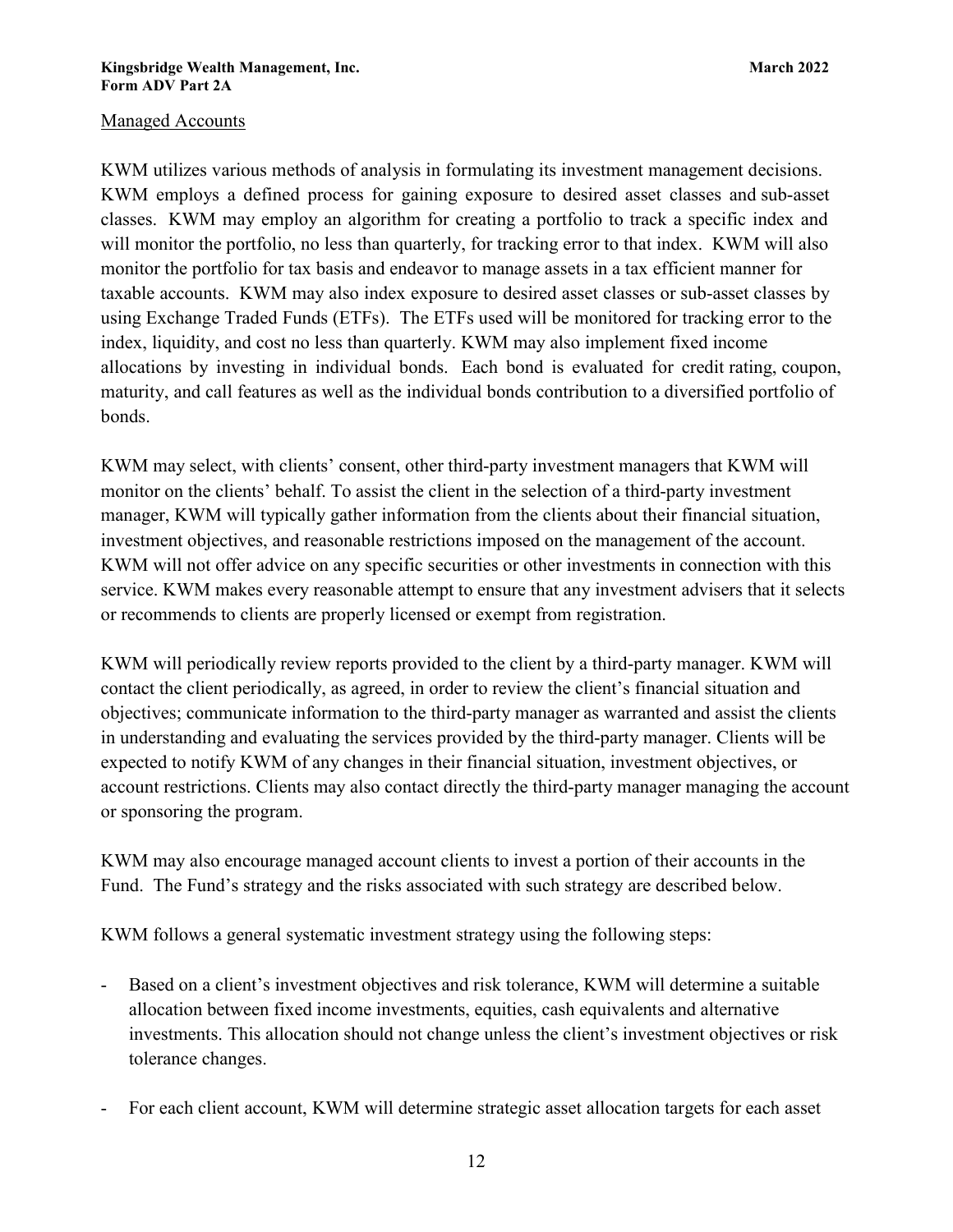class utilized in a client's account. This will partly be based on the client's investment objectives, risk tolerance, and cash flow needs, but will also be based on KWM's analysis of the long-term risk/return characteristics of each asset class. KWM will not begin constructing a client's account portfolio until the client approves the asset class allocation model.

- Once the asset class allocation model is approved by the client, KWM begins constructing the client's account portfolio in accordance with the model.

KWM prefers to index to specific asset classes because they participate in market returns and are lower cost and can be managed for lower taxation. KWM also considers after-tax returns for taxable accounts and if possible or suitable for a client KWM will index with individual equities or ETFs.

A further feature of KWM's investment strategy is its emphasis on broad global diversification and selecting asset classes which have a relatively low correlation with each other.

# *Risk of Loss*

Investing in securities involves a significant risk of loss. KWM's investment recommendations are subject to various market, currency, economic, political and business risks, and such investment decisions may not always be profitable. Clients should be aware that there may be a loss or depreciation to the value of the client's account, which clients should be prepared to bear. There can be no assurance that the client's investment objectives will be obtained and no inference to the contrary should be made. Clients are advised that they should only commit assets for management that can be invested for the long term, that volatility from investing can occur, and that all investing is subject to risk and consequently, the value of the client's account may at any time be worth more or less than the amount invested.

# *Risks Involved in Particular Types of Investments*

*Stock Market Risk.* The market value of stocks will generally fluctuate with market conditions. While stocks have historically outperformed other asset classes over the long term, they tend to fluctuate over the short term as a result of factors affecting the individual companies, industries or the securities market as a whole. Past performance of investments is no guarantee of future results.

*Fixed Income Securities.* Fixed-income securities provide periodic returns and the eventual return of the principal at the end of the term. The value of fixed-income securities changes in response to interest rate fluctuations and market perception of the issuer's ability to pay off its obligations. Fixed-income securities are also subject to the risk that their issuer may be unable to make interest or principal payments on its obligations.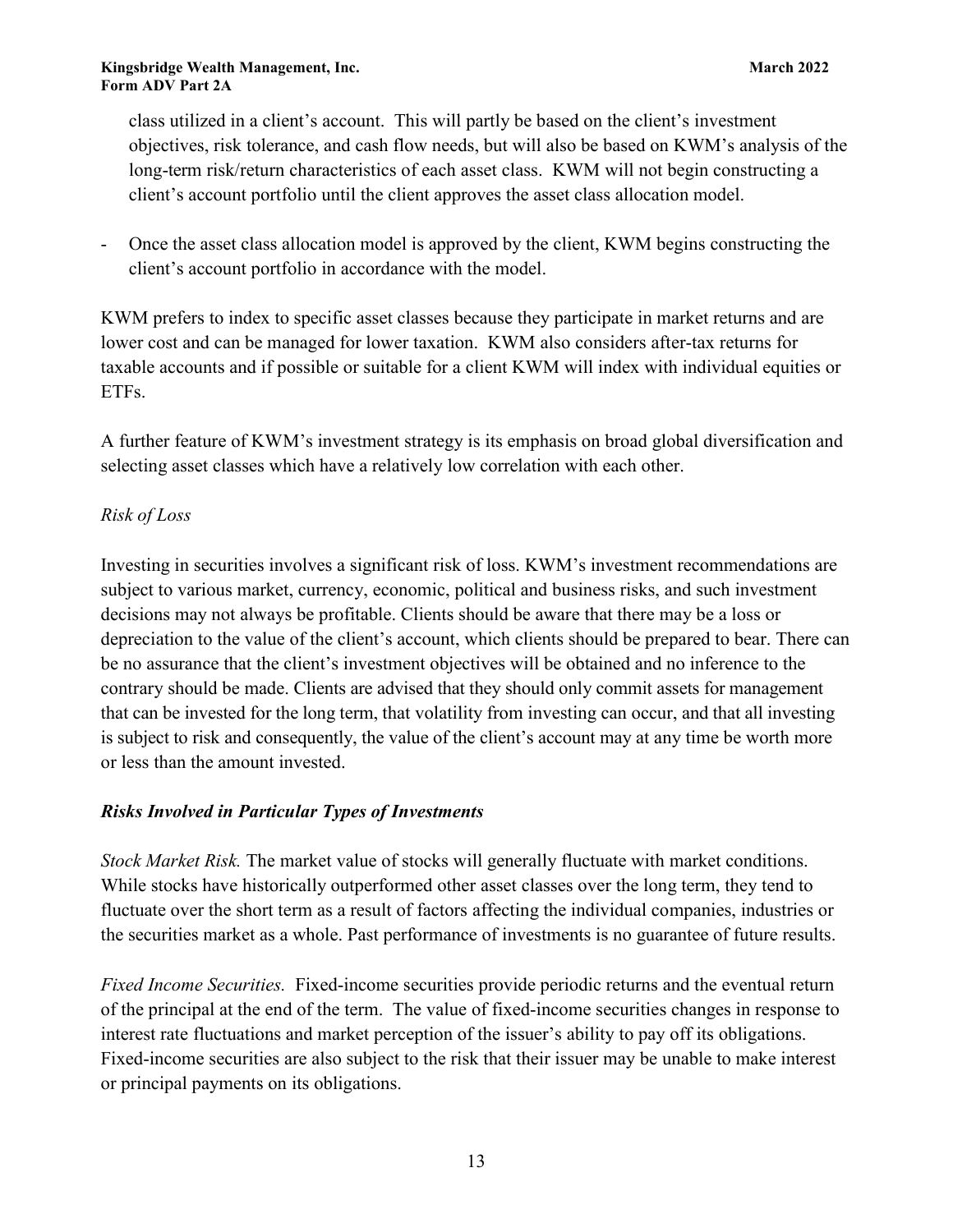*Foreign Investing Risk.* Investments in overseas markets also pose special risks, including currency fluctuation and political risks, and may be more volatile than that of a U.S. only investment. Such risks are generally intensified for investments in emerging markets.

*Small and Mid-Cap Company Risk.* Stocks of mid-capitalization companies often have greater price volatility, lower trading volume, and less liquidity than the stocks of larger, more established companies. Stocks of small-capitalization companies often experience greater price volatility than large- or mid-sized companies because small-cap companies are often newer or less established than larger companies and are likely to have more limited resources, products and markets. Securities of small-cap companies are often less liquid than securities of larger companies as a result of there being a smaller market for their securities.

*Large-Cap Company Risk.* Large-cap companies may be unable to respond quickly to new competitive challenges such as changes in technology, and also may not be able to attain the high growth rate of successful smaller companies, especially during extended periods of economic expansion.

*Growth Investing Risk.* Prices of growth company securities may fall more than the overall equity markets due to changing economic, political or market conditions or disappointing growth company earnings results. Growth stocks also generally lack the dividends of some value stocks that can cushion stock prices in a falling market.

# *Private Fund – Risk of Loss*

The private funds managed by KWM are unregistered pooled investment vehicles. There are certain inherent risks associated with investing in private pooled investment vehicles which include but are not necessarily limited to the following.

- Private offerings often are speculative, high risk and illiquid investments. An investor can lose his or her entire investment in a private offering.
- Private offerings are generally not subject to same laws and regulations, which are designed to protect investors, as registered securities offerings.
- Private offerings typically have not been reviewed by a regulator to make sure risks associated with the risks of private investments have been adequately disclosed to prospective investors.
- Private offerings often project higher rates of return, but this is typically because the risks of the underlying the private investment are also higher.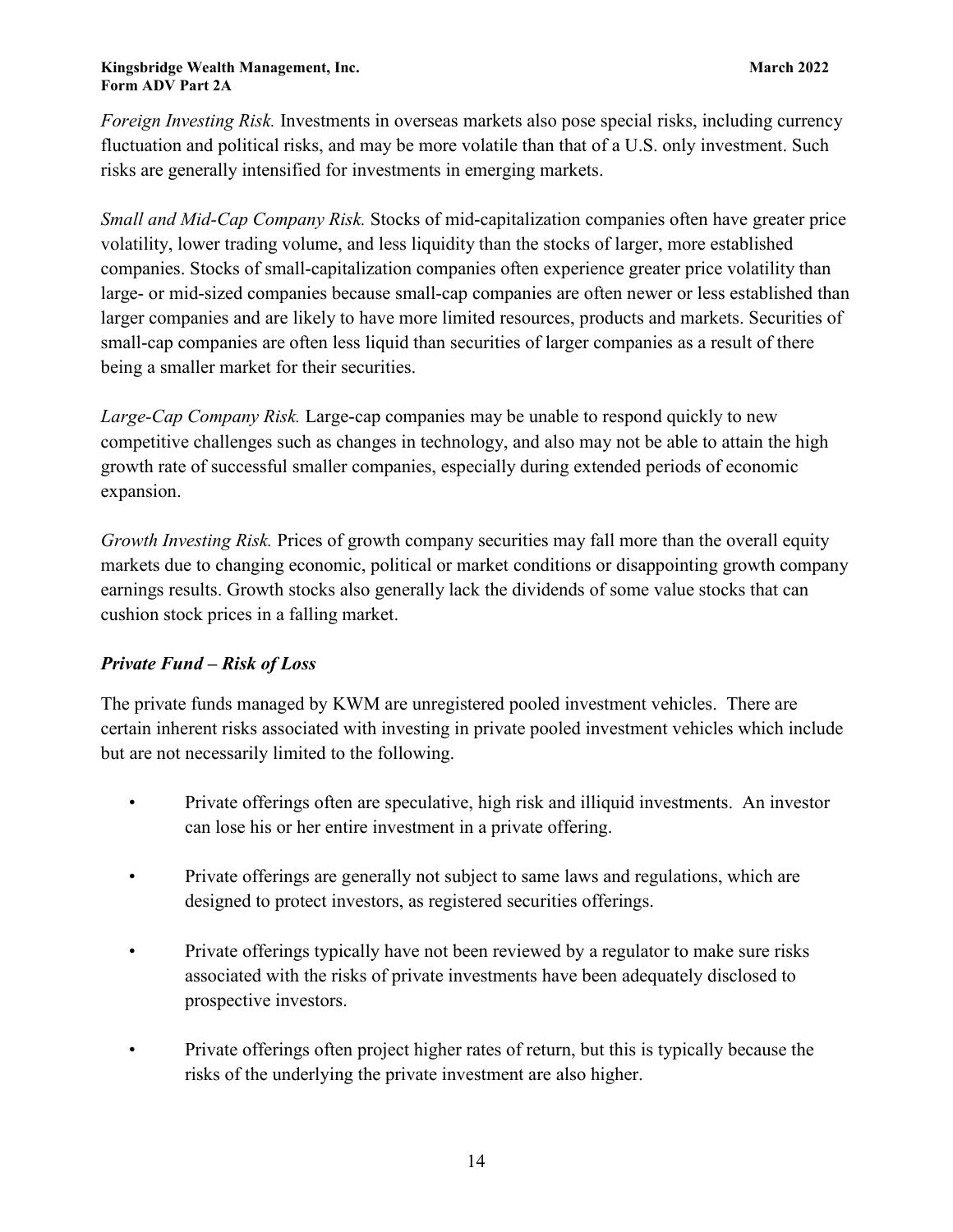- Private offerings are generally illiquid, meaning there are limited opportunities to resell the underlying security of the private placement. Therefore, an investor may be forced to hold the private placement security indefinitely.
- Investors in a private placement offering are usually provided with less disclosure information than they would receive in a public security offering. Consequently, investors know much less about the private placement investment and the people behind it.
- Before investing in a private placement offering, an investor should carefully read and fully understand the subscription agreement and the offering memorandum/private placement memorandum.

*Diversification*. Since the Fund's portfolio will not necessarily be widely diversified, the investment portfolio of the Fund may be subject to more rapid changes in value than would be the case if the Fund were required to maintain a wide diversification among companies, securities and types of securities. This limited diversity could expose the Fund to losses disproportionate to market movements in general if there are disproportionately greater adverse price movements in the Funds' investments. In addition, the losses could increase even further if the investments cannot be liquidated without adverse market reaction or are otherwise adversely affected by changes in market conditions or circumstances.

*Investment Judgment*; *Market Risk*. The profitability of a significant portion of the Fund's investment program depends to a great extent upon correctly assessing the future course of the price movements of securities and other investments. There can be no assurance that KWM, or the managers of other Investment Vehicles will be able to predict accurately these price movements. With respect to the investment strategy utilized by the Fund, there is always some, and occasionally a significant, degree of market risk. Changing market and economic conditions may lead to investor losses.

*Reliance on Third Party Research*. KWM, and the managers of other Investment Vehicles may rely on research provided by unaffiliated third parties. The managers cannot and do not independently verify the accuracy of or the assumptions or calculations underlying any research provided by third parties.

*Compensation of Managers*. Managers of Investment Vehicles may receive compensation based on the performance of their investments. Such compensation arrangements may create an incentive to make investments that are riskier or more speculative than would be the case if such arrangements were not in effect. In addition, because performance-based compensation is calculated on a basis which includes unrealized appreciation of the portfolio's assets, such performance-based compensation may be greater than if such compensation were based solely on realized gains. Managers Investment Vehicles generally receive incentive compensation from Investment Vehicle,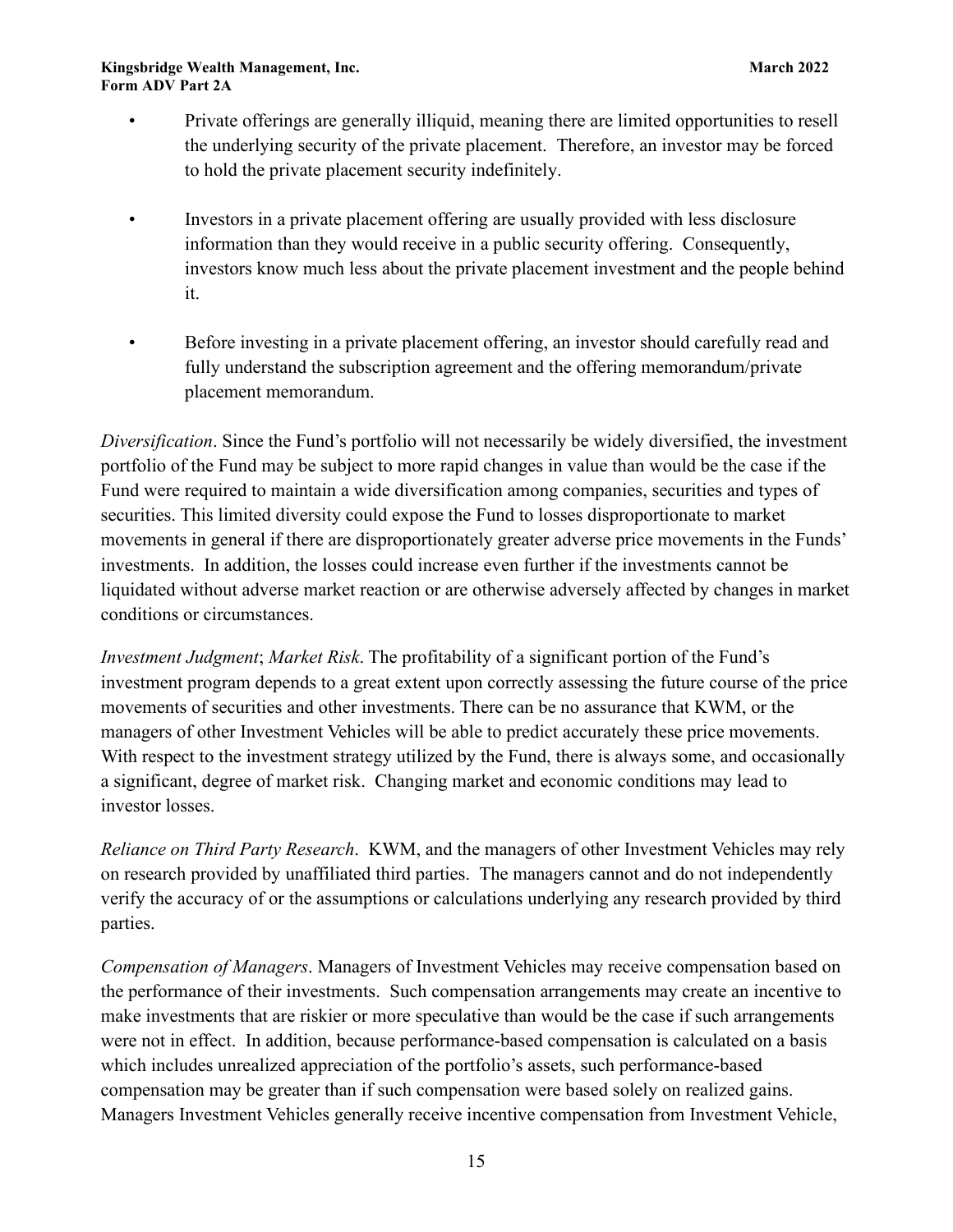as applicable, based on the performance of their portfolios. Therefore, it is possible that certain such managers may receive incentive compensation, even though the Fund, as a whole, does not have net capital appreciation.

Furthermore, KWM's compensation arrangements with the Fund may create an incentive for the KWM to select managers that pursue strategies that are particularly risky or speculative.

*Duplication of Expenses*. Underlying Investment Vehicles in which the Fund invests may incur organizational, tax, legal, accounting, investment, brokerage, custodial, interest and other expenses. In addition to bearing its share of the expenses of the underlying Investment Vehicle.

Each underlying Investment Vehicle in which the Fund invests incurs organizational, tax, legal, accounting, investment, brokerage, custodial, interest and other expenses. In addition to bearing its share of the expenses of each underlying Investment Vehicle, the Fund incurs its own organizational, tax, legal, accounting, investment, brokerage, custodial, interest and other expenses. These underlying Investment Vehicle expenses may result in higher costs of investment than would be the case if a limited partner of the Fund were to invest directly in the underlying Investment Vehicles.

*Use of Multiple Managers is No Assurance of Success*. No assurance is given that the collective performance of the managers of other Investment Vehicles will result in profitable returns for the Funds as a whole under all or any conditions. The possibility exists that good performance achieved by one or more managers may be neutralized by poor performance experienced by other managers or by the Funds' performance in individual securities or investments.

*Illiquidity*. The investments made by the Investment Vehicles may be very illiquid, and consequently the Investment Vehicles may not be able to sell such investments at prices that reflect the manager's assessment of their value, or the amount paid for such investments. Illiquidity may result from the absence of an established market for the investments as well as legal, contractual or other restrictions on their resale by the Investment Vehicle and other factors. Furthermore, the nature of the Investment Vehicle's investments may require a long holding period prior to profitability.

*Derivatives*. Derivative instruments, or "derivatives," include futures, options, swaps, structured securities and other instruments and contracts that are derived from, or the value of which is related to, one or more underlying securities, financial benchmarks, currencies or indices. Derivatives allow an investor to hedge or speculate upon the price movements of a particular security, financial benchmark currency or index at a fraction of the cost of investing in the underlying asset. The value of a derivative depends largely upon price movements in the underlying asset. Therefore, many of the risks applicable to trading the underlying asset are also applicable to derivatives of such asset. However, there are a number of other risks associated with derivatives trading. For example, because many derivatives are "leveraged," and thus provide significantly more market exposure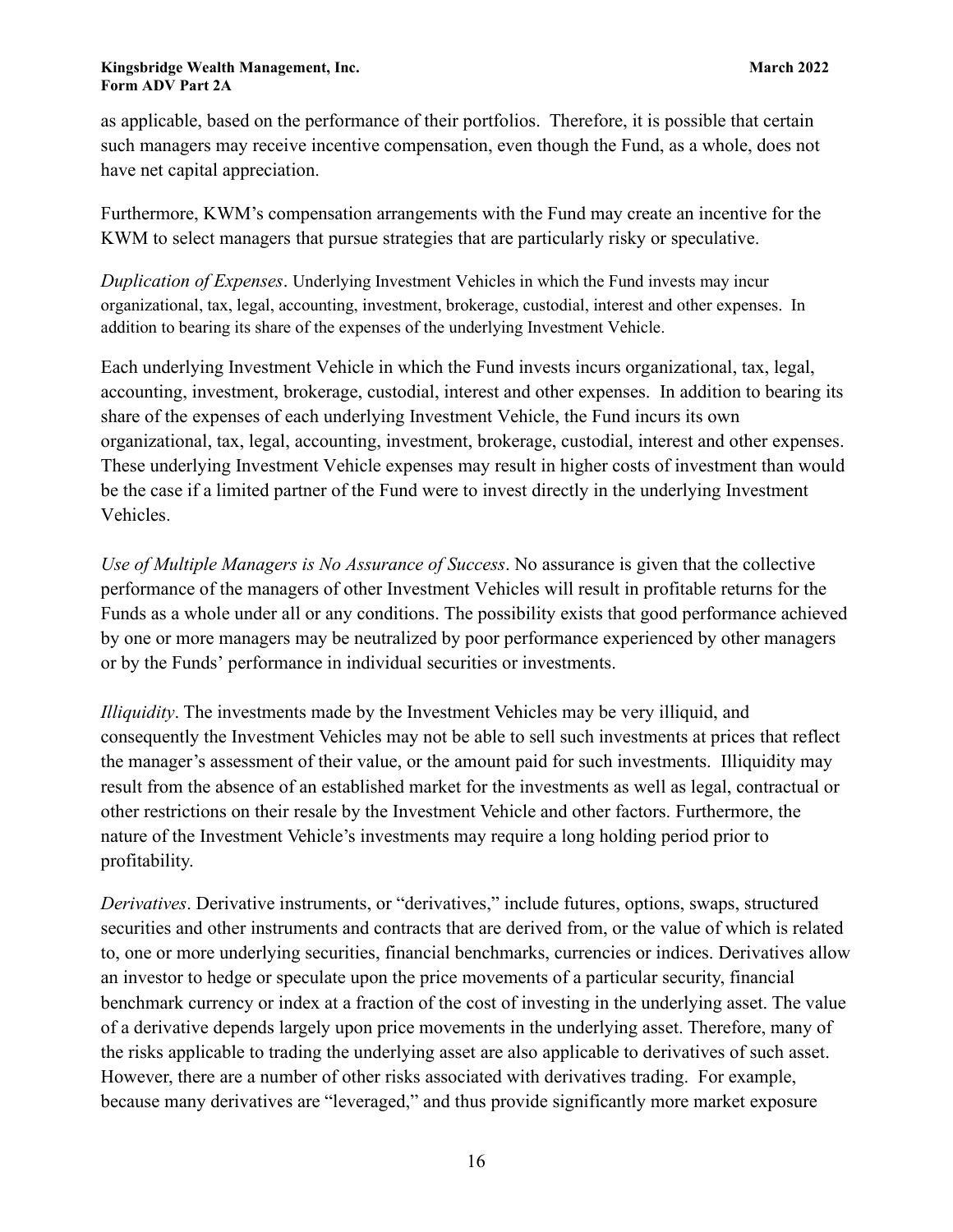than the money paid or deposited when the transaction is entered into, a relatively small adverse market movement can not only result in the loss of the entire investment but may also expose an Investment Vehicle to the possibility of a loss exceeding the original amount invested. Derivatives may also expose investors to liquidity risk, as there may not be a liquid market within which to close or dispose of outstanding derivatives contracts, and to counterparty risk. The counterparty risk lies with each party with whom an Investment Vehicle contracts for the purpose of making derivative investments (the "Counterparty"). In the event of the Counterparty's default, the Investment Vehicle will only rank as an unsecured creditor and risks the loss of all or a portion of the amounts it is contractually entitled to receive.

*Leverage*. Subject to applicable margin and other limitations, the Funds and other Investment Vehicles may borrow funds in order to make additional investments and thereby increase both the possibility of gain and risk of loss. Consequently, the effect of fluctuations in the market value of the Funds' portfolios would be amplified. Interest on borrowings will be a portfolio expense of the borrowing entity and will affect the operating results of the Funds. Also, the Investment Vehicles could potentially create leverage via the use of instruments such as options and other derivative instruments.

*Venture Capital Investment Risks.* Venture capital investments refers to the investment of funds in emerging companies and start up enterprises that are believed to have long term growth potential. Venture capital investments are capital that is invested in companies and businesses which have high element of risk associated with them. These risks could be related to profits, cash flow, market fit, barriers to success, market trends, regulatory risk, dilution, reliance on third parties, conflict of interests etc. Usually venture capital investment is invested in shares or equity which are compensated with relatively higher rate of return for the higher degree of risk involved, which may include loss of entire investment.

# Financial Planning and Consulting Services

Financial planning services involve preparing a financial plan or rendering a financial consultation for a client based on the client's financial goals and objectives. This planning or consulting may encompass one or more of the following areas: investment planning, retirement planning, estate planning, charitable planning, education planning and business planning.

# *Risk of Loss*

There is a risk that financial planning will not result in achieving a client's goals. Investing in securities involves a significant risk of loss. KWM's investment recommendations are subject to various market, currency, economic, political, and business risks, and such investment decisions may not always be profitable. There can be no assurance that the client's investment objectives will be obtained and no inference to the contrary should be made.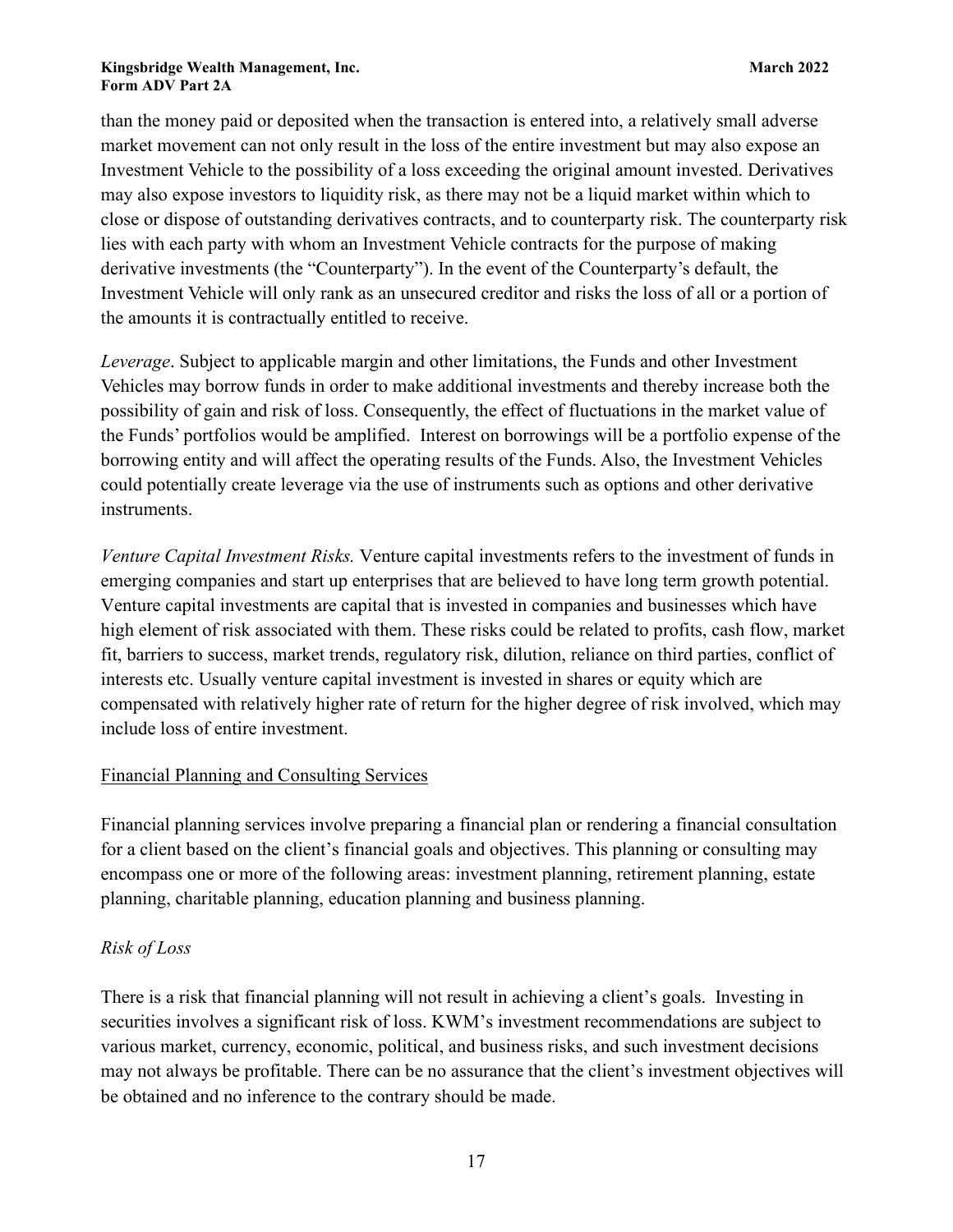# <span id="page-17-0"></span>**ITEM 9: DISCIPLINARY INFORMATION**

Registered investment advisers such as KWM are required to disclose all material facts regarding any legal or disciplinary events that would be material to a client's prospective client's evaluation of KWM or the integrity of its management. KWM does not have any such legal or disciplinary events in its history and therefore has no information to disclose with respect to this Item.

# <span id="page-17-1"></span>**ITEM 10: OTHER FINANCIAL INDUSTRY ACTIVITIES AND AFFILIATIONS**

KWM serves as adviser to the following affiliated private funds - Kingsbridge Venture I, LP, Kingsbridge Venture IV LP, Kingsbridge Venture V, LP, the Kingsbridge Ventures RLF, LP and the Kingsbridge SPV II, LP.

In addition, KWM is the sole member of the Kingsbridge Partners LLC and Kingsbridge Ventures LLC ,which serves as the general partner of private funds. The performance allocation paid to the general partner (an affiliate of KWM) may create an incentive for KWM to make investments that are riskier or more speculative than would be the case in the absence of such performance allocation. KWM addresses this conflict of interest by fully disclosing the relationship among the general partner, KWM and the Fund in the Fund's Offering Memorandum. Although David Dunn's control of the investment adviser and the general partner may give him heightened control and discretion over the Fund, he manages any conflicts of interest by strictly adhering to the investment strategy discussed in the Fund's Offering Memorandum.

The general partner of the Fund entered into the investment management arrangement with KWM on behalf of the Fund. While this may be an interested party agreement, the material terms of the investment management arrangement are fully disclosed to all investors in the Fund prior to their investment.

KWM is the sole member of Kingsbridge Insurance Services LLC, a Nevada resident insurance producer firm. As its sole owner, KWM receives all income from the insurance company and may recommend clients purchase an insurance policy from its subsidiary rather than an unaffiliated third-party insurance provider. In order to avoid any conflict of interest, KWM fully-discloses this relationship prior to recommending Kingsbridge Insurance Services LLC to any client.

KWM may recommend unaffiliated investment managers to its separately managed account clients. However, KWM does not receive compensation from these other advisers nor does KWM have other business relationships with such advisers that would create a conflict of interest.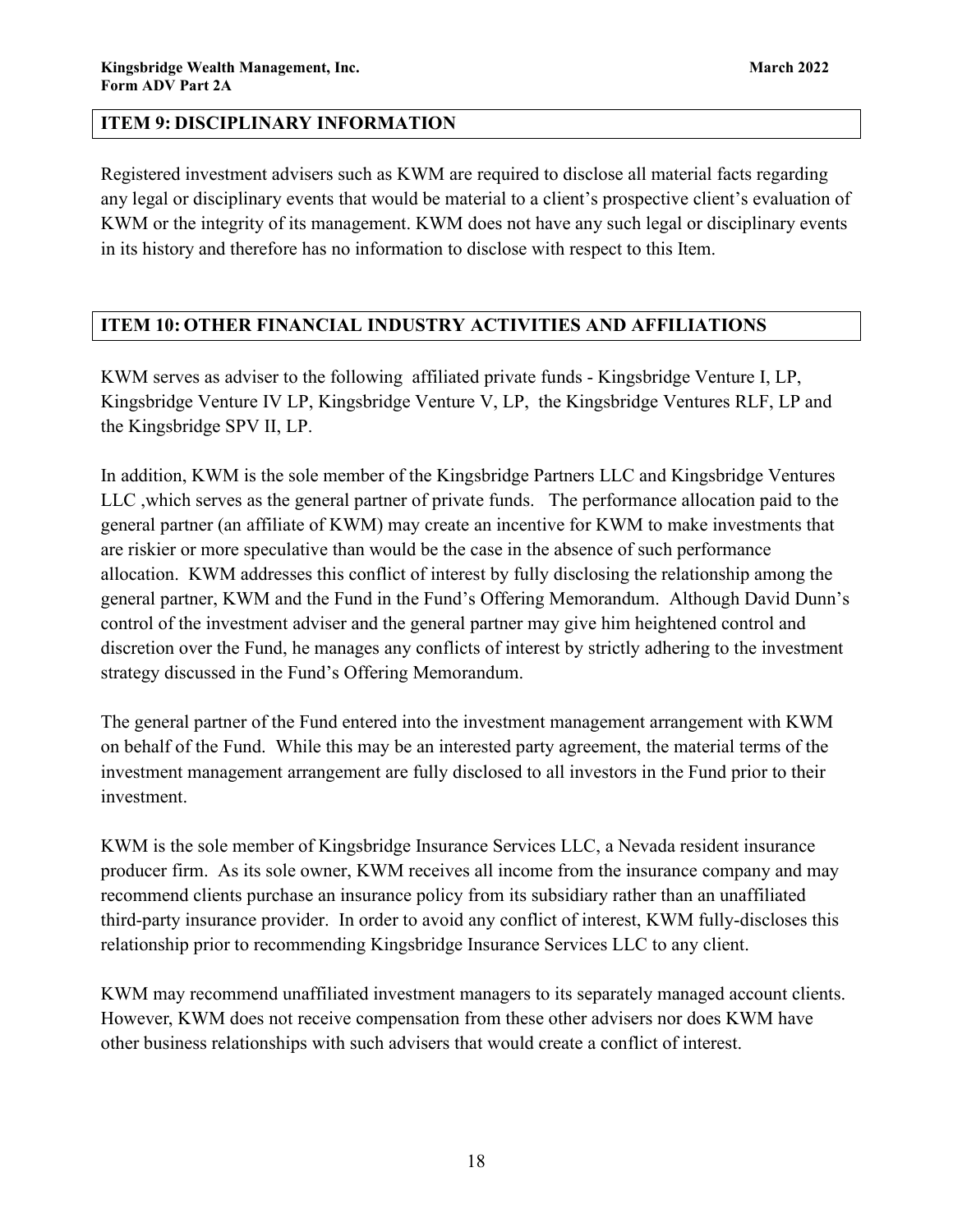# <span id="page-18-1"></span><span id="page-18-0"></span>**ITEM 11: CODE OF ETHICS, PARTICIPATION OR INTEREST IN CLIENT TRANSACTIONS AND PERSONAL TRADING**

# **A. Description of Code of Ethics**

The Investment Advisers Act of 1940, as amended (the "Advisers Act"), imposes a fiduciary duty on all investment advisers to act in the best interest of their clients. Because KWM's investment professionals and associated persons may transact in the same securities for their personal accounts as they may buy or sell for client accounts (as described below), it is important to mitigate conflicts of interest. Accordingly, KWM has adopted a Code of Ethics ("Code") in compliance with Rule 204A-1 under the Advisers Act. The Code establishes standards of conduct for KWM's supervised persons and includes general requirements that such supervised persons comply with their fiduciary obligations to clients and applicable securities laws, and specific requirements relating to, among other things, personal trading, conflicts of interest and confidentiality of client information. It is the expressed policy of KWM that persons employed by KWM must at all times comply with the following principles: (1) The Clients Come First (all persons shall scrupulously avoid serving their personal interests ahead of the Clients of KWM); (2) Avoid Taking Advantage (persons may not use their knowledge of open, executed, or pending portfolio transactions to profit by the market effect of such transactions); and (3) Comply With the Code of Ethics (doubtful situations should be resolved in favor of the Client).

The Code requires that certain of KWM's personnel (called "Access Persons") report their personal securities holdings and transactions and obtain pre-clearance prior to investing in initial public offerings or limited offerings.

The Code also requires supervised persons to report any violations of the Code promptly to the Firm's Chief Compliance Officer ("CCO"). Each supervised person receives a copy of the Code and any amendments to it and must acknowledge in writing having received the materials. Annually, each supervised person must certify that he or she complied with the Code during that year. Clients may receive a copy of KWM's Code of Ethics by contacting the Chief Compliance Officer at (702) 947-5160.

### **B. Participation or Interest in Client Transactions**

An affiliate of KWM acts as general partner of the Funds and KWM may solicit managed account clients to invest a portion of their portfolio in the Funds.Clients that invest in the Funds will not be charged an advisory fee on any assets invested in the Funds in addition to the management fee and performance allocation charged in connection with investment in the Funds.

# **C. Personal Trading**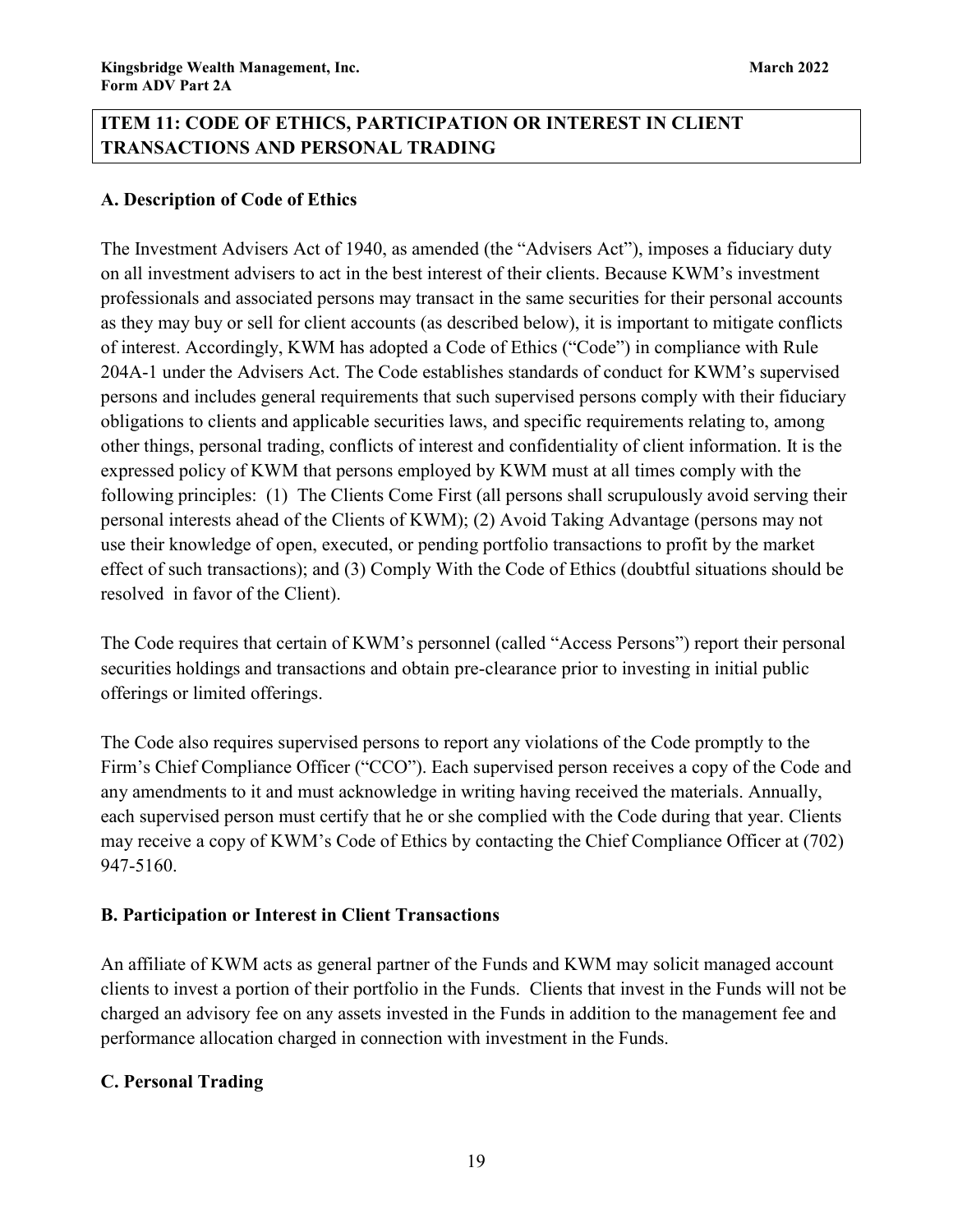It is KWM's policy that Access Persons will not trade in the same securities that it also recommends to clients. In the event a trade is requested by an Access Person, the only exception to this rule is on occasion an Access Person or the Firm may be allowed to participate in a block trade where all trades are executed with the same average price to ensure the Access Person and Firm do not receive a better price on the transaction or index replication.

## <span id="page-19-0"></span>**ITEM 12: BROKERAGE PRACTICES**

### **A. Factors in Selecting or Recommending Broker-Dealers**

For separately managed accounts, KWM may recommend that clients establish brokerage accounts with Schwab Advisor Services, a division of Charles Schwab & Co., Inc. ("Schwab"), a SEC registered broker-dealer, member FINRA/SIPC, to maintain custody of clients' assets and to effect trades for their accounts. KWM is independently owned and operated, and not affiliated with Schwab. The final decision to custody assets with Schwab is at the discretion of the client. Schwab provides KWM with access to its institutional trading and custody services, which are typically not available to retail investors. These services generally are available to independent investment advisers on an unsolicited basis, at no charge as long the firm meets the minimums established by Schwab. These services include brokerage services that are related to the execution of securities transactions, custody, research, including that in the form of advice, analyses and reports, and access to mutual funds and other investments that are otherwise generally available only to institutional investors or would require a significantly higher minimum initial investment.

For KWM client accounts maintained in its custody, Schwab generally does not charge separately for custody services but is compensated by account holders through commissions or other transaction-related or asset-based fees for securities trades that are executed and settled through Schwab.

Schwab also makes available to KWM other products and services that benefit KWM but may not benefit all client accounts. These benefits may include national, regional or KWM specific educational events. Other potential benefits may include occasional business entertainment of personnel of KWM including meals, invitations to sporting events, including golf tournaments, and other forms of entertainment, some of which may accompany educational opportunities. Other of these products and services assist KWM in managing and administering clients' accounts. These include software and other technology (and related technological training) that provide access to client account data (such as trade confirmations and account statements), facilitate trade execution (and allocation of aggregated trade orders for multiple client accounts), provide research, pricing information and other market data, facilitate payment of KWM's fees from its clients' accounts, and assist with back-office training and support functions, recordkeeping and client reporting. Many of these services generally may be used to service all or some substantial number of KWM's accounts, including accounts not maintained at Schwab. Schwab also makes available to KWM other services intended to help KWM manage and further develop its business enterprise. These services may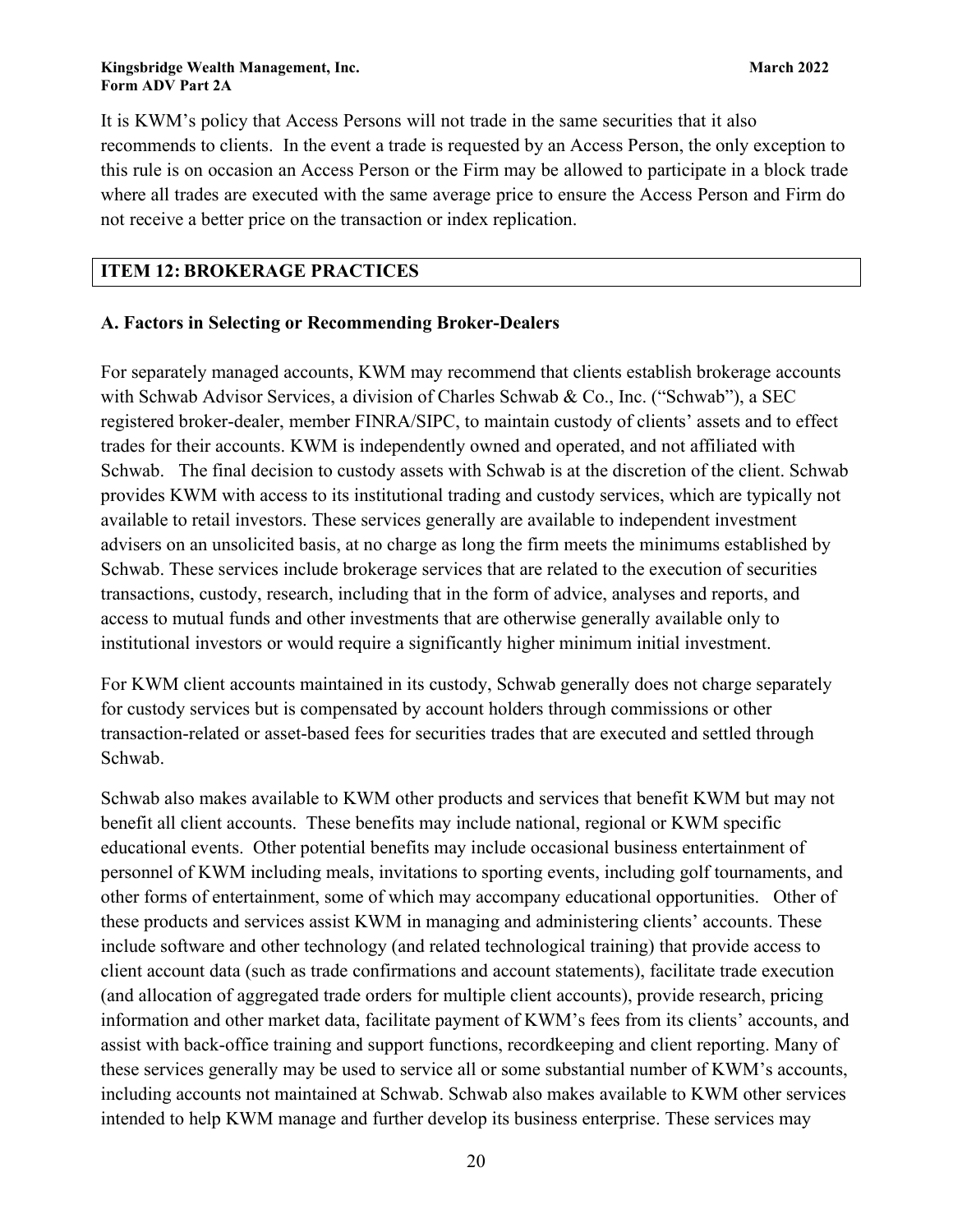include professional compliance, legal and business consulting, publications and conferences on practice management, information technology, business succession, regulatory compliance, employee benefits providers, human capital consultants, insurance and marketing. In addition, Schwab may make available, arrange and/or pay vendors for these types of services rendered to KWM by independent third parties. They may discount or waive fees it would otherwise charge for some of these services or pay all or a part of the fees of a third-party providing these services to KWM. While, as a fiduciary, KWM endeavors to act in its clients' best interests, KWM's recommendation/requirement that clients maintain their assets in accounts at Schwab may be based in part on the benefit to KWM of the availability of some of the foregoing products and services and other arrangements and not solely on the nature, cost or quality of custody and brokerage services provided by Schwab, which will create a conflict of interest.

It is the policy and practice of KWM to strive for the best price and execution that is competitive in relation to the value of the transaction ("best execution"). In order to achieve best execution, KWM will use its best judgment to choose the broker-dealer most capable of providing the brokerage services necessary to obtain the best overall qualitative execution. Although KWM will strive to achieve the best execution possible for client securities transactions, this does not require it to solicit competitive bids and KWM does not have an obligation to seek the lowest available commission cost. In seeking best execution, the determinative factor is not the lowest possible cost, but whether the transaction represents the overall best qualitative execution, taking into consideration the full range of a broker-dealer's services, including among other things, the value of research provided, execution capability, commission rates, and responsiveness. Consistent with the foregoing, while KWM will seek competitive rates, it may not necessarily obtain the lowest possible commission rates for client transactions. KWM is not required to negotiate "execution only" commission rates, thus the client may be deemed to be paying for research and related services (*i.e.*, "soft dollars") provided by the broker which are included in the commission rate.

To ensure that brokerage firms recommended by KWM are conducting overall best qualitative execution, KWM periodically (and no less often than annually) evaluates the trading process and brokers utilized. KWM's considers the full range of brokerage services offered by the brokers, which may include, but is not limited to price, commission, timing, research, aggregated trades, capable floor brokers or traders, competent block trading coverage, ability to position, capital strength and stability, reliable and accurate communications and settlement processing, use of automation, knowledge of other buyers or sellers and administrative ability.

### Research and Other Soft Dollar Benefits

KWM's general policy is to comply with the provisions of Section 28(e) of the Securities Exchange Act of 1934 ("Section 28(e)") when entering into soft dollar arrangements. Section 28(e) recognizes the conflict of interest involved in this activity, but generally allows investment advisers to use client commissions to pay for certain research and brokerage products and services under certain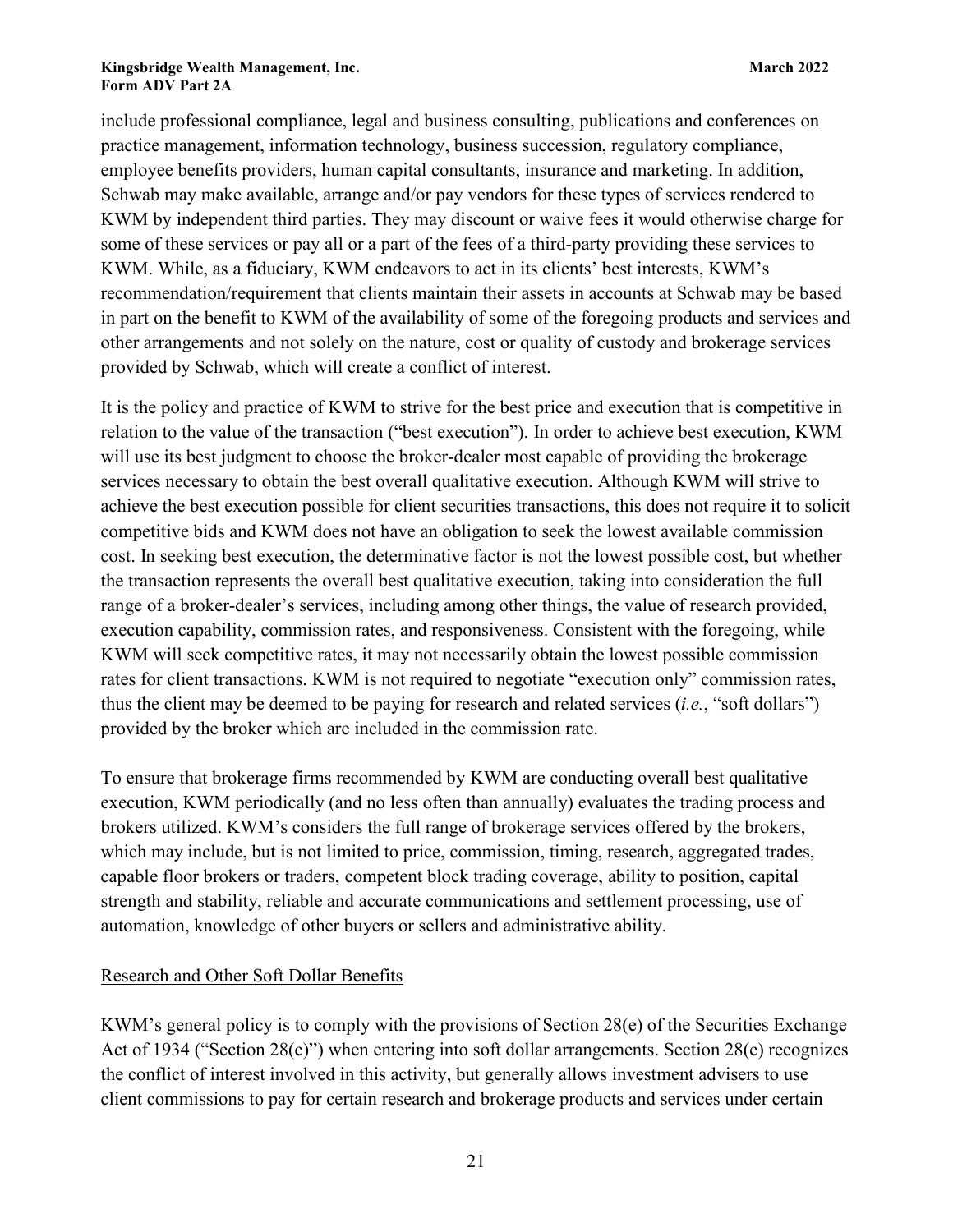circumstances without breaching their fiduciary duties to clients. For these purposes, "research" means services or products used to provide lawful and appropriate assistance to KWM in making investment decisions for its clients. "Brokerage" services and products are those used to effect securities transactions for KWM's clients or to assist in effecting those transactions.

KWM may receive products and services other than execution (*i.e.*, "soft dollars") from brokerdealers. These include software and other technology (and related technological training) that provide research, pricing information and other market data. Many of these services generally may be used to service all or some substantial number of KWM's accounts, including accounts not maintained at the broker providing such services. While, as a fiduciary, KWM endeavors to act in its clients' best interests, KWM's recommendation/requirement that clients maintain their assets in accounts at a particular broker may be based in part on the benefit to KWM of the availability of some of the foregoing products and services and other arrangements and not solely on the nature, cost or quality of custody and brokerage services provided by a broker, which may create a conflict of interest.

Research and other products and services purchased with soft dollars will generally be used to service all of KWM's clients, but brokerage commissions paid by one client may be used to pay for research that is not used in managing that client's portfolio, as permitted by Section 28(e). In other words, there may be certain client accounts that benefit from the research services, which did not make the payment of commissions to the broker-dealer providing the services.

Research and related services furnished by brokers may include, but are not limited to, written information and analyses concerning specific securities, companies or sectors; market, financial and economic studies and forecasts; financial publications; recommendations as to specific securities; portfolio evaluation services; financial database software and services; computerized news, pricing and statistical services; and discussions with research personnel, along with software, data bases and other technical and telecommunication services utilized in the investment management process. Research received by KWM under such soft dollar arrangements may include both proprietary research (created or developed by the broker-dealer) and research created or developed by a third party.

There may be cases when KWM may receive both non-research (e.g., administrative or accounting services etc.) and research benefits from the services provided by broker-dealers. If and when this happens, KWM will make a good faith allocation between the non-research and research portion of the services received, and will pay "hard dollars" (*i.e.,* KWM will pay from their own monies) for the non-research portion. In making a good faith allocation between research services and nonresearch services, a conflict of interest may exist by reason of KWM's allocation of the costs of such services and benefits between those that primarily benefit KWM and those that primarily benefit clients. KWM strives to always put the clients' interests first.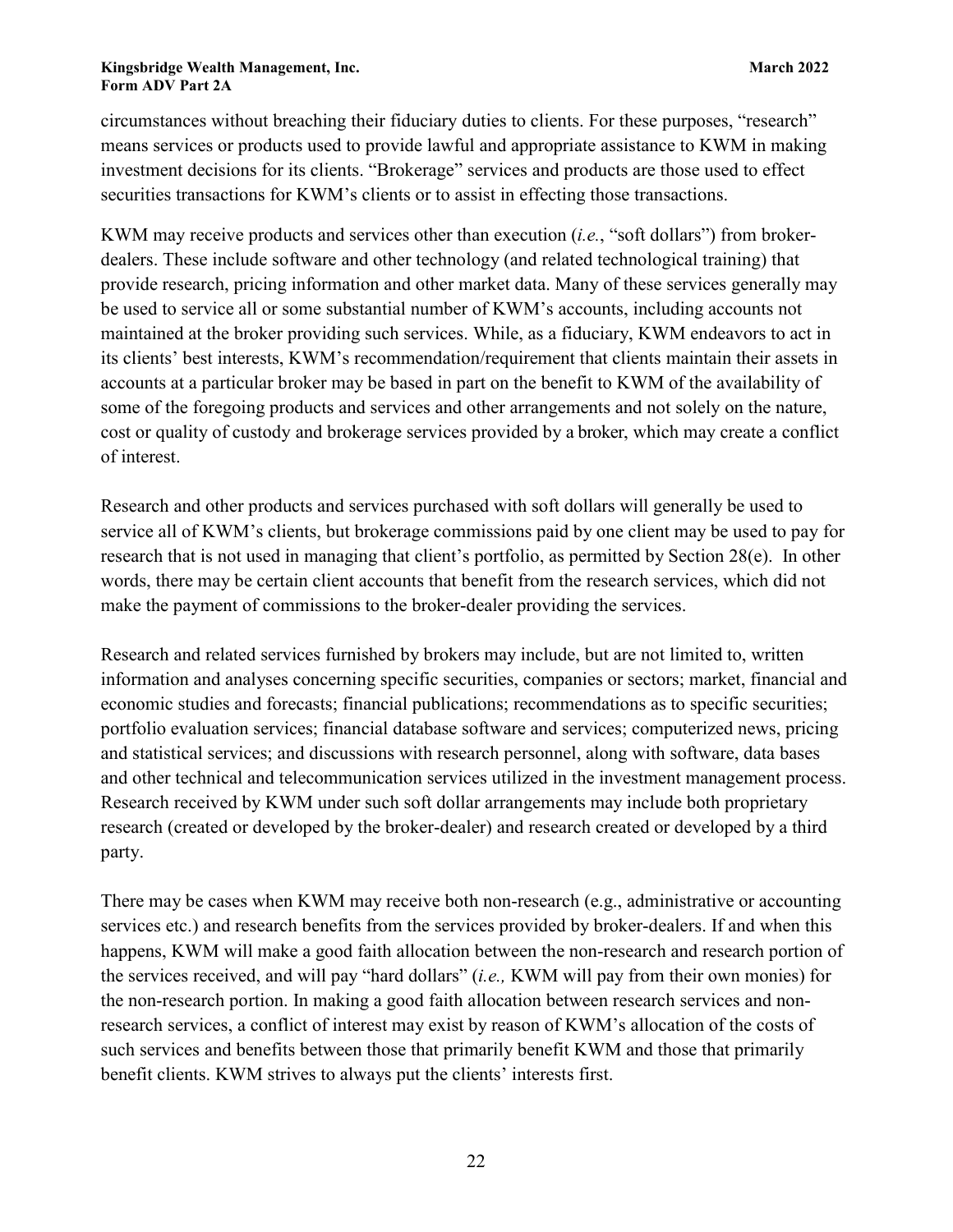Using client transactions to obtain research and other benefits creates incentives that theoretically could result in conflicts of interest between advisers and their clients. When KWM uses "soft dollars" to obtain research products and services, it receives a benefit because it does not have to produce or pay for the research products and services. The availability of these benefits creates the potential incentive for KWM to select one broker-dealer rather than another to perform services for clients, based on KWM's interest in receiving the products and services instead of on its clients' interest in receiving the best execution prices. Obtaining these benefits may cause clients to pay higher fees than those charged by other broker-dealers who do not provide such benefits.

# Brokerage for Client Referrals

KWM does not consider client referrals in selecting broker-dealers.

# Directed Brokerage

While KWM generally recommends that clients establish brokerage accounts with a particular broker to maintain custody of clients' assets and to effect trades for their accounts, the final decision is at the discretion of the clients. If a client chooses to direct brokerage, KWM may be unable to achieve the most favorable execution of client transactions and this practice may cost the client more money.

# **B. Trade Aggregation and Allocation**

Transactions for each client will be affected independently, unless KWM decides to purchase or sell the same securities for several clients at approximately the same time. KWM performs investment management services for various clients, some of which may have similar investment objectives. KWM may aggregate sale and purchase orders with other client accounts and proprietary (employee) accounts that have similar orders being made at the same time, if in KWM's judgment such aggregation is reasonably likely to result in an overall economic benefit to the affected accounts. Such benefits may include better transaction prices and lower trade execution costs. KWM may (but is not obligated to) combine or "batch" such orders to obtain best execution, to negotiate more favorable commission rates, or to allocate equitably among KWM's client's differences in prices and commissions or other transaction costs that might have been obtained had such orders been placed independently. If all aggregate orders do not fill at the same price, transactions will generally be averaged as to price and allocated among participating accounts pro rata to the purchase and sale orders placed for each participating account on any given day. If such orders cannot be fully executed under prevailing market conditions, KWM may allocate the securities traded among participating accounts and each similar order in a manner which it considers equitable, taking into consideration, among other things, the size of the orders placed, the relative cash positions of each account, the investment objectives of the accounts, and liquidity of the security.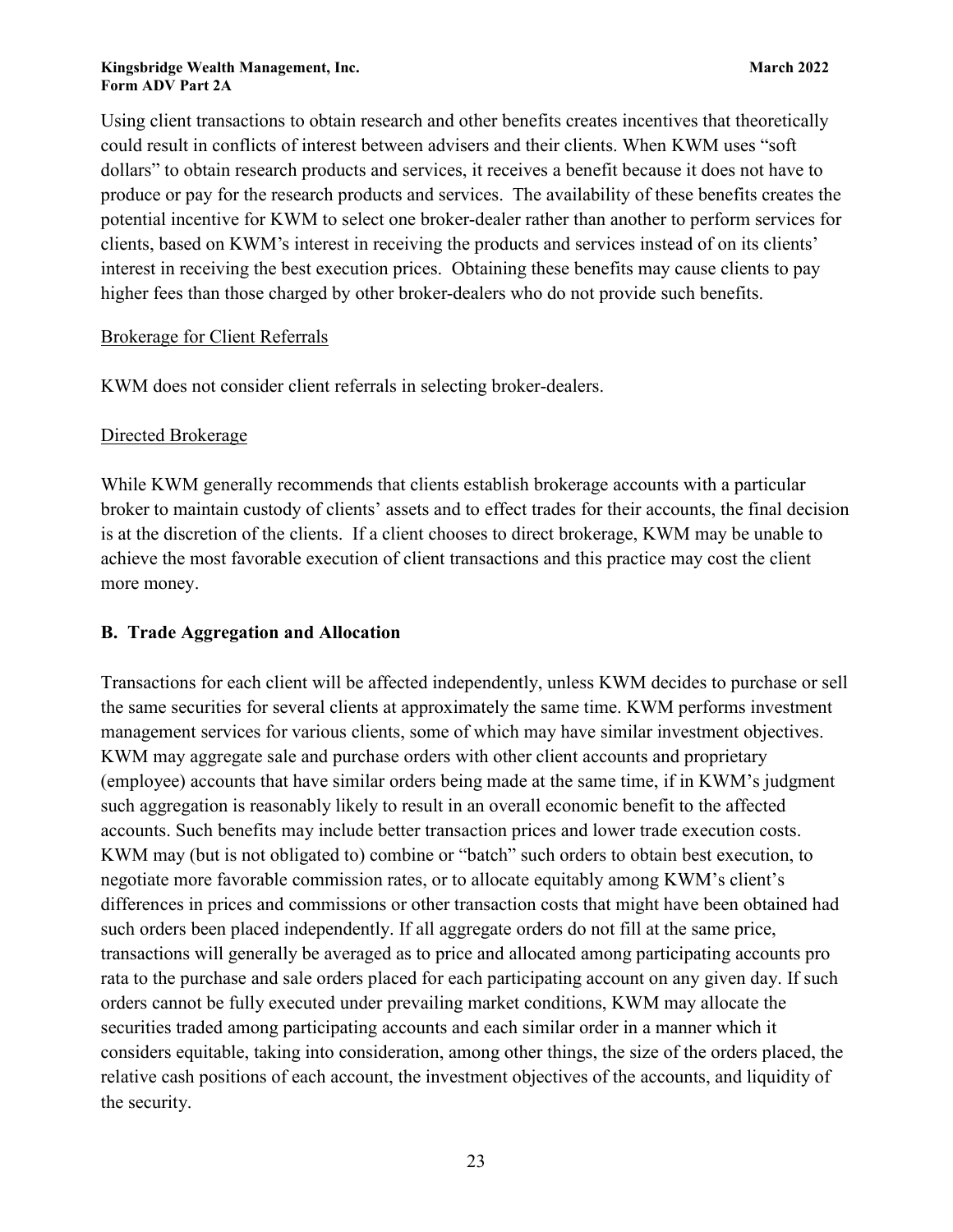# <span id="page-23-0"></span>**ITEM 13: REVIEW OF ACCOUNTS**

### **A. Review of Accounts**

All accounts are reviewed at least quarterly by the Portfolio Manager assigned to the client's account. The review is conducted to ensure that the mandates outlined in the Investor Profile are followed. Furthermore, accounts will be reviewed in the following circumstances:

- When KWM'S investment strategy changes;
- When a client's investment objectives or risk tolerance changes; and/or
- When there is a significant cash flow into or out of an account.

# **Other Reviews and Triggering Factors**

In addition to the periodic reviews described above, reviews may be triggered by changes in an account holder's personal, tax or financial status. Other events that may trigger a review of an account are material changes in market conditions as well as macroeconomic and company- specific events. Clients are encouraged to notify KWM and its advisory representatives of any changes in his/her personal financial situation that might affect his/her investment needs, objectives, or time horizon.

# **B. Reports to Clients**

KWM provides separately managed account clients with monthly reports, which provide account performance information and quarterly reports that detail the deduction of the advisory fee. The custodian sends written monthly statements showing values of all securities held in the account over the covered period and other related information. Clients are also sent confirmations following each brokerage account transaction unless confirmations have been waived. Clients are urged to compare the statements received from KWM to those received from the account custodian.

The Kingsbridge Alternative Strategies Fund, LP furnishes Fund investors monthly reports reviewing the Fund's performance for such month.

Kingsbridge Venture I, LP, Kingsbridge Venture IV, LP, Kingsbridge Venture V, LP and Kingsbridge SPV II, LP furnish investors quarterly reports and quarterly capital statements reviewing the performance of the ventures for such quarter.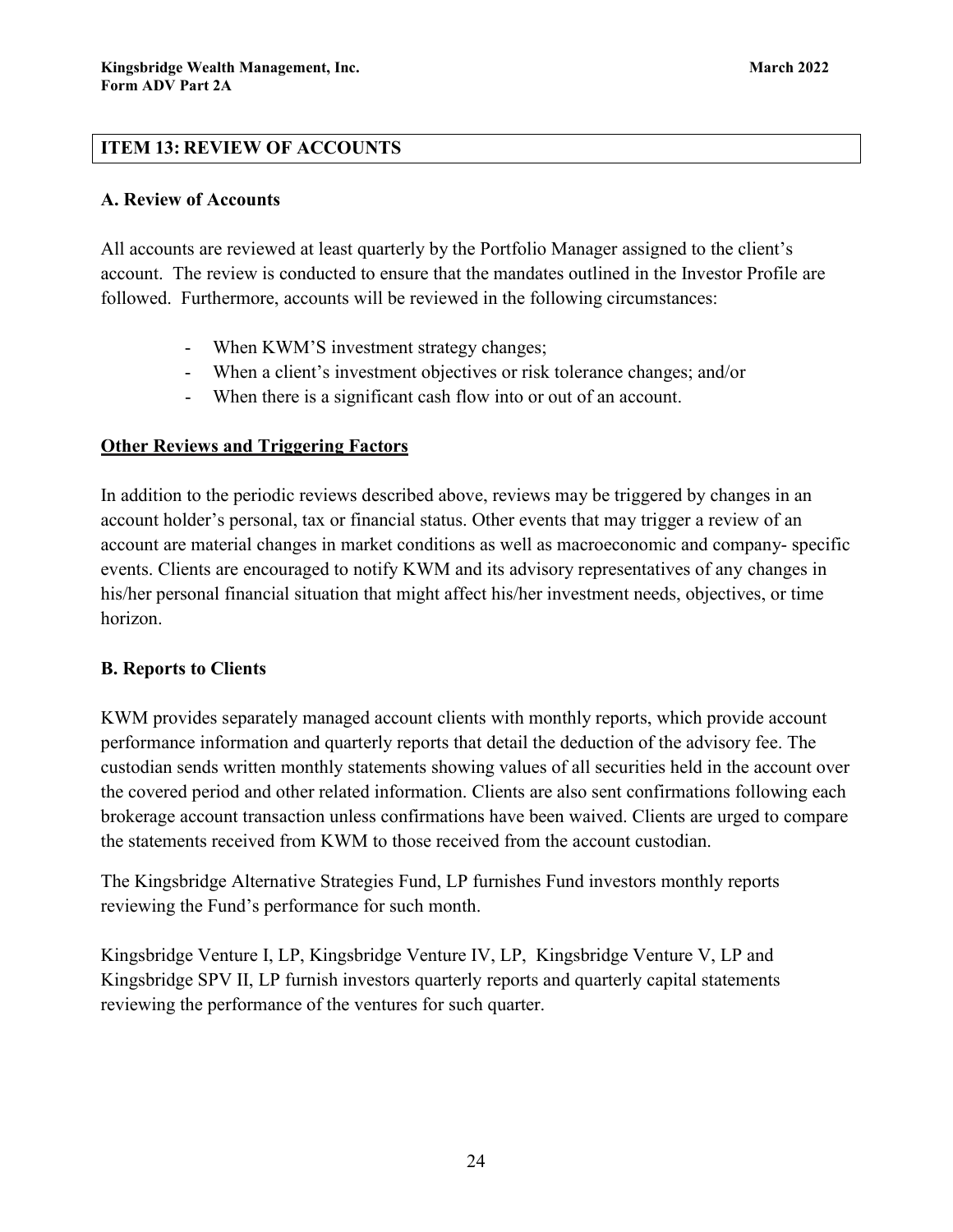# <span id="page-24-0"></span>**ITEM 14: CLIENT REFERRALS AND OTHER COMPENSATION**

## **A. Economic Benefits Received**

As stated in Item 12, we may allocate portfolio transactions to broker or dealers who provide research and/or related services. For a more detailed discussion of such practices refer to Item 12.

# **B. Compensation for Client Referrals**

Neither KWM nor any of its related persons have any arrangement where it directly or indirectly compensates any person for client referrals.

# <span id="page-24-1"></span>**ITEM 15: CUSTODY**

# Separately Managed Accounts

Under the Advisers Act Rule 206(4)-2 (the "Custody Rule"), KWM is deemed to have custody of client funds or securities by reason of the fact that KWM has authority to debit its fees directly from the client's account and due to their bill pay service. KWM does not physically possess client funds or securities. Custody of client assets will be maintained with an independent qualified custodian, except for certain privately offered securities (such as interests in a limited partnership or other pooled investment vehicle subject to annual audit), in which case ownership thereof is recorded only on the books of the issuer. Clients should thoroughly consider, however, the differences between having their assets custodied at a broker-dealer versus at a bank or trust company. Some of these differences include, but are not limited to, custodian costs, trading issues, security of assets, client reporting and technology.

Having custody presents a conflict which KWM has addressed by having an outside surprise audit conducted (by a third-party accounting firm) along with filing the requisite forms with the SEC, having an independent custodian and limiting access to the check books. The third-party surprise audit is conducted on bill pay client assets, the Venture Funds and any other accounts deemed to be under custody.

The custodian sends written monthly statements showing values of all securities held in each client's account over the covered period and other related information. Clients are also sent confirmations following each brokerage account transaction unless confirmations have been waived. Clients are urged to compare the statements received from KWM to those received from the account custodian.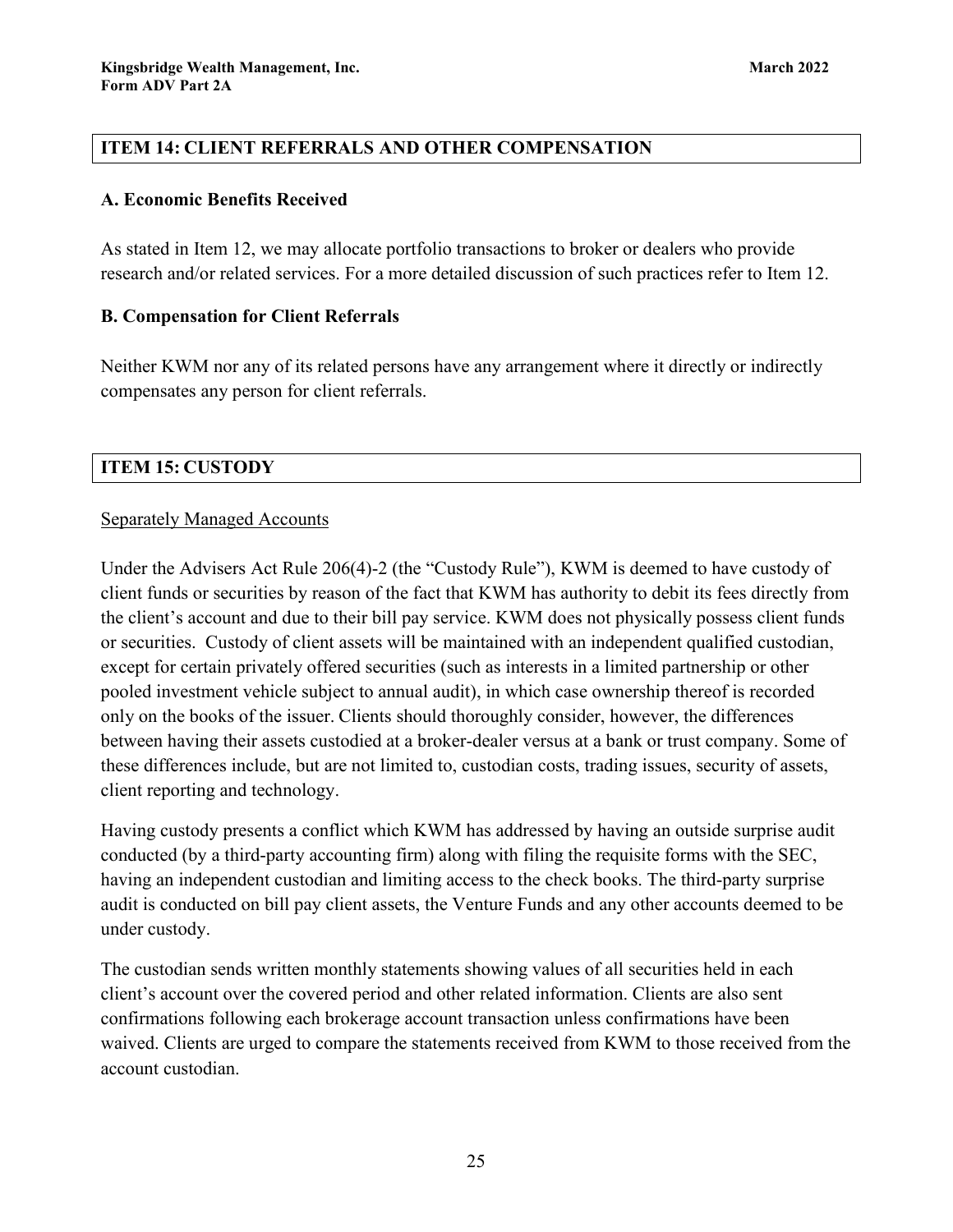# Private Fund Management

While it is KWM's practice not to accept or maintain physical possession of any client assets, KWM is deemed to have custody of the Funds' assets under the Custody Rule because it has the authority to deduct its fees from the Fund's account.

In order to comply with the Custody Rule, KWM utilizes the services of a bank or qualified custodian to hold all of the Funds' assets. In accordance with the Custody Rule, KWM also engages an outside auditor to conduct a Surprise Audit of the accounts that KWM is deemed to have custody of. Additionally a separate financial statement audit is conducted annually of the Kingsbridge Alternative Strategies Fund in accordance with the United States Generally Accepted Accounting Principles ("GAAP"). The results of the Kingsbridge Alternative Strategies Fund audit are provided to all investors in the fund within 120 days after the end of the fiscal year, once completed.

All clients will receive statements on at least a quarterly basis directly from the qualified custodian that holds and maintains client's assets. Clients are urged to carefully review all custodial statements and compare them to the statements provided by KWM. KWM's statements may vary from custodial statements due to accounting procedures, reporting dates, or valuation methodologies of certain securities.

# <span id="page-25-0"></span>**ITEM 16:INVESTMENT DISCRETION**

KWM may only implement its investment management recommendations after the client has arranged for and furnished KWM with all information and authorization regarding accounts with appropriate financial institutions to act as custodian.

Generally, all asset management services are performed on discretionary basis. In exercising its discretionary authority, KWM will normally determine: (1) the type of securities to be bought and sold, (2) the dollar amounts of the securities to be bought and sold, (3) whether a client's transaction should be combined with those of other clients and traded as a "block," and (4) the negotiated commission rates and/or transactions costs paid to affect the transactions, without first obtaining client's permission for each transaction. Such discretion is to be exercised in a manner consistent with each client's stated investment objectives, risk tolerance, and time horizon. In addition, KWM's authority to trade securities may be limited in certain circumstances by applicable legal and regulatory requirements. Managed account clients are permitted to impose reasonable limitations on KWM's discretionary authority, including restrictions on investing in certain securities or types of securities. All such limitations, restrictions, and investment guidelines must be provided to KWM in writing.

By signing KWM's Investment Management Agreement, clients (both separately managed account clients and the Funds) authorize KWM to exercise full discretionary authority with respect to all investment transactions involving the client's account. The Investment Management Agreement